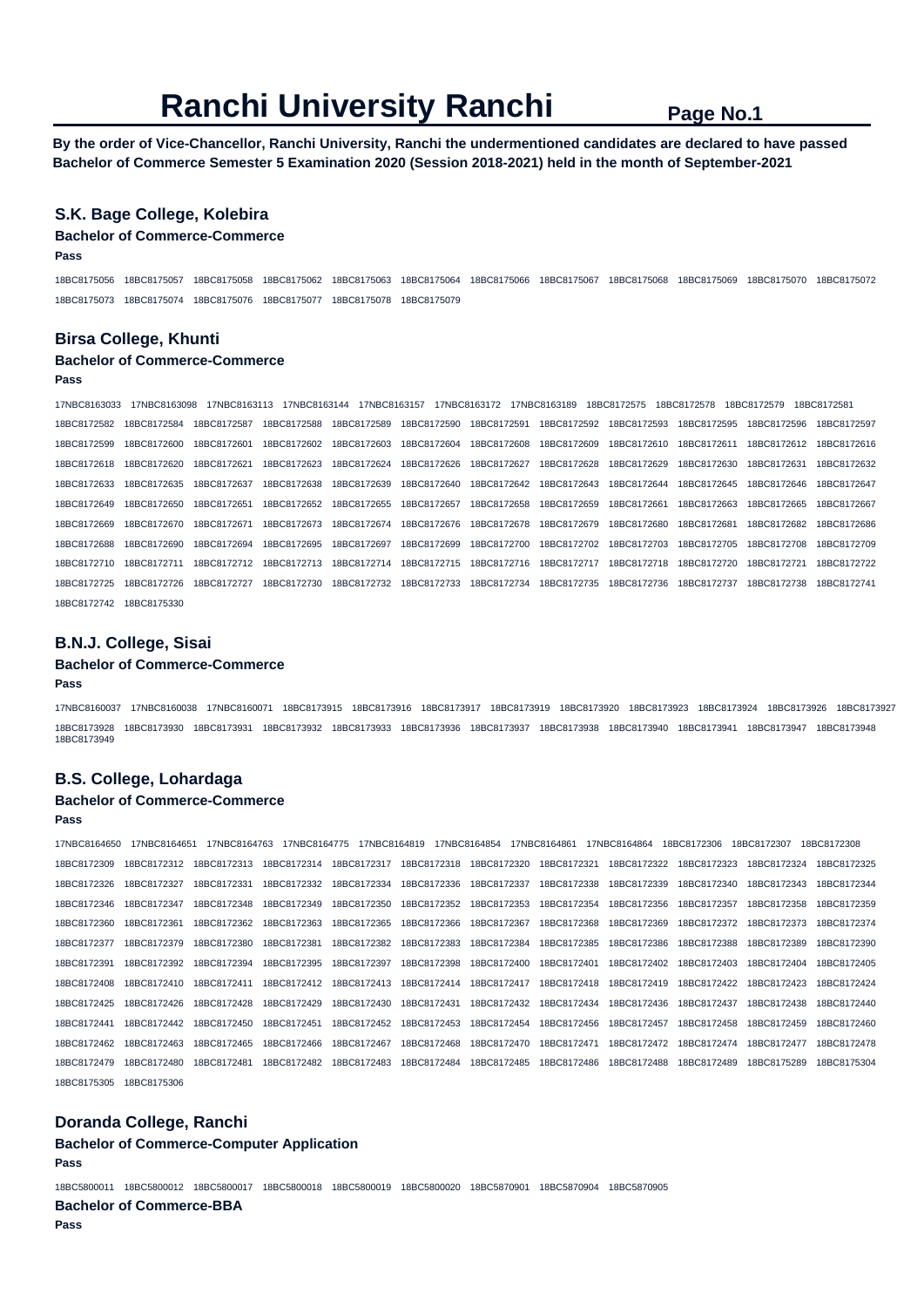**By the order of Vice-Chancellor, Ranchi University, Ranchi the undermentioned candidates are declared to have passed Bachelor of Commerce Semester 5 Examination 2020 (Session 2018-2021) held in the month of September-2021** 

| 18BC8670002                | 18BC8670003 | 18BC8670004 | 18BC8670006 | 18BC8670009 | 18BC8670011 | 18BC8670012 | 18BC8670013 | 18BC8670014 | 18BC8670016 | 18BC8670017 | 18BC8670018 |
|----------------------------|-------------|-------------|-------------|-------------|-------------|-------------|-------------|-------------|-------------|-------------|-------------|
| 18BC8670019                | 18BC8670020 | 18BC8670021 | 18BC8670023 | 18BC8670024 | 18BC8670025 | 18BC8670026 | 18BC8670028 | 18BC8670030 | 18BC8670031 | 18BC8670032 | 18BC8670033 |
| 18BC8670034                | 18BC8670036 | 18BC8670037 | 18BC8670039 | 18BC8670040 | 18BC8670041 | 18BC8670042 | 18BC8670043 | 18BC8670044 | 18BC8670045 | 18BC8670046 | 18BC8670051 |
| 18BC8670052                | 18BC8670053 | 18BC8670054 | 18BC8670055 | 18BC8670056 | 18BC8670058 | 18BC8670059 | 18BC8670060 | 18BC8670062 | 18BC8670063 | 18BC8670064 | 18BC8670066 |
| 18BC8670067                | 18BC8670068 | 18BC8670069 | 18BC8670070 | 18BC8670071 | 18BC8670072 | 18BC8670073 | 18BC8670074 | 18BC8670075 | 18BC8670076 | 18BC8670078 | 18BC8670079 |
| 18BC8670080                | 18BC8670081 | 18BC8670082 | 18BC8670084 | 18BC8670085 | 18BC8670088 | 18BC8670090 | 18BC8670091 | 18BC8670092 | 18BC8670093 | 18BC8670094 | 18BC8670095 |
| 18BC8670096                | 18BC8670097 | 18BC8670098 | 18BC8670099 | 18BC8670100 | 18BC8670101 | 18BC8670103 | 18BC8670106 | 18BC8670107 | 18BC8670108 | 18BC8670109 | 18BC8670110 |
| 18BC8670111                | 18BC8670112 | 18BC8670113 | 18BC8670114 | 18BC8670115 | 18BC8670116 | 18BC8670117 | 18BC8670118 | 18BC8670119 | 18BC8670120 | 18BC8670121 | 18BC8670122 |
| 18BC8670123                | 18BC8670124 | 18BC8670125 | 18BC8670126 | 18BC8670127 | 18BC8670128 | 18BC8670129 | 18BC8670130 | 18BC8670131 | 18BC8670132 | 18BC8670133 | 18BC8670134 |
| 18BC8670135<br>18BC8675288 | 18BC8670136 | 18BC8670137 | 18BC8670138 | 18BC8670139 | 18BC8670140 | 18BC8670141 | 18BC8670142 | 18BC8670143 | 18BC8670144 | 18BC8670145 | 18BC8675287 |

### **Bachelor of Commerce-General**

#### **Pass**

17NBC0063863 17NBC0063866 17NBC0063876 17NBC0063877 17NBC0063884 17NBC0063890 18BC0070906 18BC0070907 18BC0070912 18BC0070913 18BC0070914 18BC0070916 18BC0070918 18BC0070920 18BC0070921 18BC0070924 18BC0070925 18BC0070927 18BC0070932 18BC0070933 18BC0070934 18BC0070935 18BC0070936 18BC0070938 18BC0070941 18BC0070945

## **Gossner College, Ranchi**

**Bachelor of Commerce-Commerce Pass**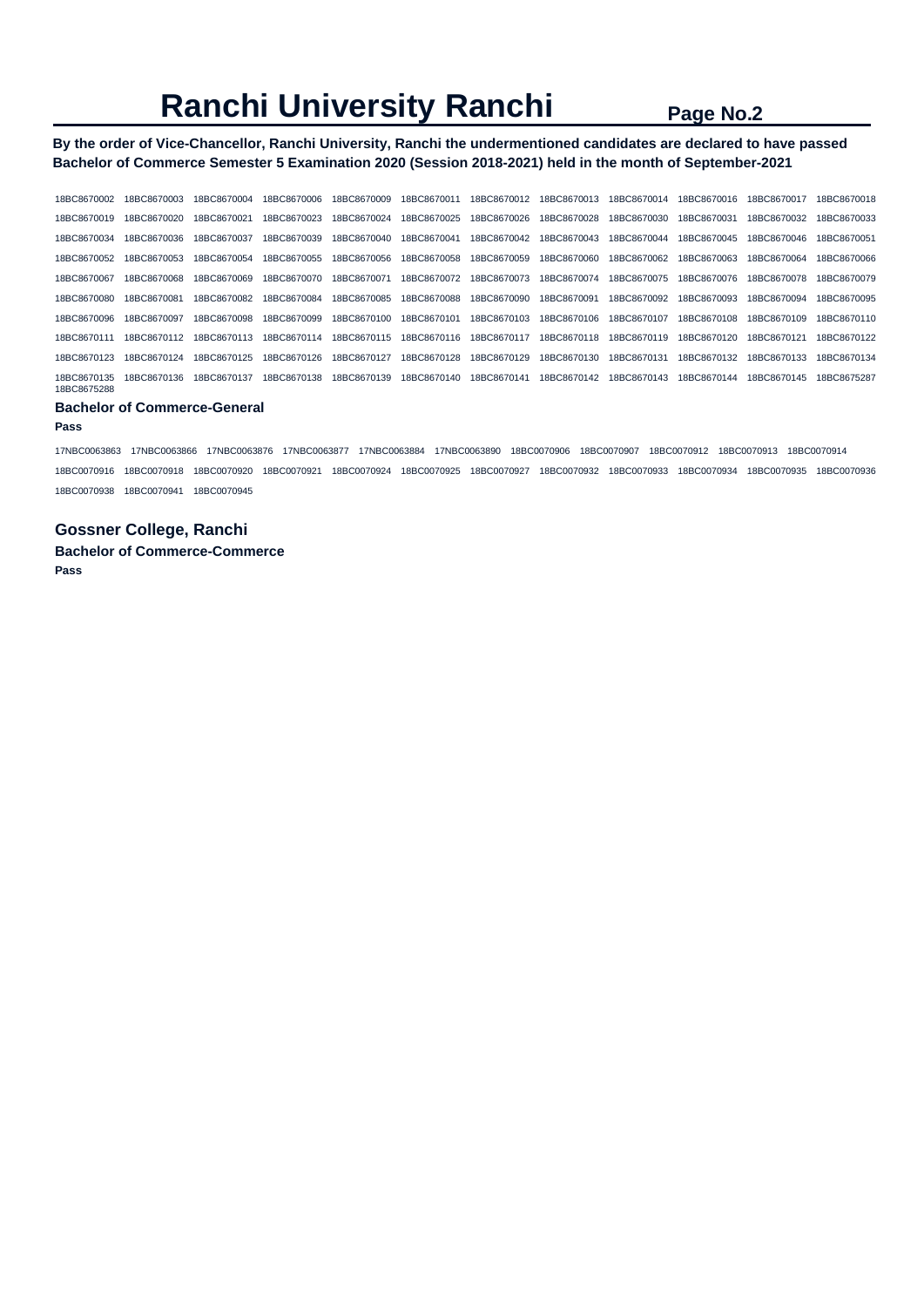## **By the order of Vice-Chancellor, Ranchi University, Ranchi the undermentioned candidates are declared to have passed Bachelor of Commerce Semester 5 Examination 2020 (Session 2018-2021) held in the month of September-2021**

| 17NBC8160088 | 17NBC8160105                                                                 |              |                         |              | 17NBC8160248            |                            |             |                            |              | 17NBC8160445 | 17NBC8160448 |
|--------------|------------------------------------------------------------------------------|--------------|-------------------------|--------------|-------------------------|----------------------------|-------------|----------------------------|--------------|--------------|--------------|
| 17NBC8160457 | 17NBC8160477                                                                 | 17NBC8160504 | 17NBC8160510            | 17NBC8160552 |                         | 17NBC8160741  17NBC8160790 |             | 17NBC8160808               | 17NBC8160821 | 17NBC8160825 | 17NBC8160869 |
| 17NBC8160889 | 17NBC8160912                                                                 | 17NBC8160915 | 17NBC8164896            | 18BC8170964  | 18BC8170965             | 18BC8170966                |             | 18BC8170967<br>18BC8170968 | 18BC8170969  | 18BC8170970  |              |
| 18BC8170971  | 18BC8170972                                                                  | 18BC8170973  | 18BC8170974             | 18BC8170975  | 18BC8170976             | 18BC8170977                | 18BC8170978 | 18BC8170979                | 18BC8170980  | 18BC8170981  | 18BC8170982  |
| 18BC8170983  | 18BC8170984                                                                  | 18BC8170985  | 18BC8170986             | 18BC8170987  | 18BC8170988             | 18BC8170989                | 18BC8170990 | 18BC8170991                | 18BC8170992  | 18BC8170993  | 18BC8170994  |
| 18BC8170995  | 18BC8170996                                                                  | 18BC8170997  | 18BC8170998             | 18BC8170999  | 18BC8171000             | 18BC8171001                | 18BC8171002 | 18BC8171003                | 18BC8171004  | 18BC8171005  | 18BC8171006  |
| 18BC8171007  | 18BC8171008                                                                  | 18BC8171009  | 18BC8171010             | 18BC8171013  | 18BC8171014             | 18BC8171015                | 18BC8171016 | 18BC8171018                | 18BC8171019  | 18BC8171020  | 18BC8171021  |
| 18BC8171022  | 18BC8171023                                                                  | 18BC8171024  | 18BC8171025             | 18BC8171026  | 18BC8171027             | 18BC8171028                | 18BC8171029 | 18BC8171030                | 18BC8171031  | 18BC8171032  | 18BC8171033  |
| 18BC8171034  | 18BC8171035                                                                  | 18BC8171036  | 18BC8171037             | 18BC8171038  | 18BC8171039             | 18BC8171040                | 18BC8171041 | 18BC8171043                | 18BC8171045  | 18BC8171047  | 18BC8171049  |
| 18BC8171051  | 18BC8171052                                                                  | 18BC8171053  | 18BC8171054             | 18BC8171055  | 18BC8171056             | 18BC8171057                | 18BC8171058 | 18BC8171059                | 18BC8171060  | 18BC8171061  | 18BC8171062  |
| 18BC8171064  | 18BC8171065                                                                  | 18BC8171066  | 18BC8171067             | 18BC8171068  | 18BC8171069             | 18BC8171070                | 18BC8171071 | 18BC8171072                | 18BC8171073  | 18BC8171074  | 18BC8171075  |
| 18BC8171076  | 18BC8171078                                                                  | 18BC8171079  | 18BC8171081             | 18BC8171082  | 18BC8171083             | 18BC8171084                | 18BC8171085 | 18BC8171086                | 18BC8171087  | 18BC8171088  | 18BC8171089  |
| 18BC8171090  | 18BC8171091                                                                  | 18BC8171092  | 18BC8171093             | 18BC8171094  | 18BC8171095             | 18BC8171096                | 18BC8171097 | 18BC8171098                | 18BC8171099  | 18BC8171100  | 18BC8171101  |
| 18BC8171102  | 18BC8171103                                                                  | 18BC8171104  | 18BC8171105             | 18BC8171106  | 18BC8171107             | 18BC8171110                | 18BC8171111 | 18BC8171114                | 18BC8171115  | 18BC8171117  | 18BC8171118  |
| 18BC8171119  | 18BC8171120                                                                  | 18BC8171121  | 18BC8171122             | 18BC8171123  | 18BC8171125             | 18BC8171127                | 18BC8171128 | 18BC8171130                | 18BC8171131  | 18BC8171132  | 18BC8171133  |
| 18BC8171134  | 18BC8171135                                                                  | 18BC8171136  | 18BC8171137             | 18BC8171138  | 18BC8171139             | 18BC8171140                | 18BC8171141 | 18BC8171142                | 18BC8171143  | 18BC8171144  | 18BC8171146  |
| 18BC8171147  | 18BC8171148                                                                  | 18BC8171149  | 18BC8171150             | 18BC8171151  | 18BC8171152             | 18BC8171153                | 18BC8171154 | 18BC8171155                | 18BC8171156  | 18BC8171157  | 18BC8171159  |
| 18BC8171160  | 18BC8171161                                                                  | 18BC8171162  | 18BC8171163             | 18BC8171164  | 18BC8171165             | 18BC8171166                | 18BC8171167 | 18BC8171168                | 18BC8171170  | 18BC8171172  | 18BC8171173  |
| 18BC8171174  | 18BC8171176                                                                  | 18BC8171177  | 18BC8171178             | 18BC8171179  | 18BC8171180             | 18BC8171182                | 18BC8171183 | 18BC8171184                | 18BC8171185  | 18BC8171187  | 18BC8171188  |
| 18BC8171189  | 18BC8171190                                                                  | 18BC8171191  | 18BC8171192             | 18BC8171193  | 18BC8171194             | 18BC8171195                | 18BC8171196 | 18BC8171197                | 18BC8171198  | 18BC8171199  | 18BC8171200  |
| 18BC8171201  | 18BC8171202                                                                  | 18BC8171203  | 18BC8171204             | 18BC8171205  | 18BC8171207             | 18BC8171208                | 18BC8171209 | 18BC8171210                | 18BC8171211  | 18BC8171212  | 18BC8171213  |
| 18BC8171215  | 18BC8171216                                                                  | 18BC8171218  | 18BC8171219             | 18BC8171220  | 18BC8171221             | 18BC8171222                | 18BC8171223 | 18BC8171224                | 18BC8171225  | 18BC8171226  | 18BC8171227  |
| 18BC8171228  | 18BC8171229                                                                  | 18BC8171230  | 18BC8171232             | 18BC8171233  | 18BC8171234             | 18BC8171235                | 18BC8171236 | 18BC8171237                | 18BC8171238  | 18BC8171239  | 18BC8171240  |
| 18BC8171242  | 18BC8171243                                                                  | 18BC8171244  | 18BC8171245             | 18BC8171246  | 18BC8171247             | 18BC8171248                | 18BC8171249 | 18BC8171250                | 18BC8171251  | 18BC8171252  | 18BC8171253  |
| 18BC8171254  | 18BC8171255                                                                  | 18BC8171256  | 18BC8171257             | 18BC8171258  | 18BC8171259             | 18BC8171260                | 18BC8171261 | 18BC8171262                | 18BC8171263  | 18BC8171264  | 18BC8171265  |
| 18BC8171267  | 18BC8171268                                                                  | 18BC8171269  | 18BC8171270             | 18BC8171273  | 18BC8171275             | 18BC8171276                | 18BC8171277 | 18BC8171278                | 18BC8171279  | 18BC8171280  | 18BC8171281  |
| 18BC8171282  | 18BC8171283                                                                  | 18BC8171284  | 18BC8171285             | 18BC8171286  | 18BC8171287             | 18BC8171288                | 18BC8171289 | 18BC8171290                | 18BC8171291  | 18BC8171292  | 18BC8171293  |
| 18BC8171294  | 18BC8171295                                                                  | 18BC8171296  | 18BC8171297             | 18BC8171298  | 18BC8171299             | 18BC8171300                | 18BC8171301 | 18BC8171302                | 18BC8171303  | 18BC8171304  | 18BC8171305  |
| 18BC8171306  | 18BC8171308                                                                  | 18BC8171309  | 18BC8171310             | 18BC8171311  | 18BC8171312             | 18BC8171313                | 18BC8171314 | 18BC8171315                | 18BC8171316  | 18BC8171317  | 18BC8171318  |
| 18BC8171319  | 18BC8171320                                                                  | 18BC8171321  | 18BC8171322             | 18BC8171323  | 18BC8171324             | 18BC8171325                | 18BC8171326 | 18BC8171328                | 18BC8171329  | 18BC8171330  | 18BC8171331  |
| 18BC8171332  | 18BC8171333                                                                  | 18BC8171334  | 18BC8171335             | 18BC8171336  | 18BC8171337             | 18BC8171338                | 18BC8171340 | 18BC8171341                | 18BC8171342  | 18BC8171343  | 18BC8171344  |
| 18BC8171345  | 18BC8171346                                                                  | 18BC8171347  | 18BC8171348             | 18BC8171349  | 18BC8171350             | 18BC8171351                | 18BC8171352 | 18BC8171354                | 18BC8171356  | 18BC8171358  | 18BC8171359  |
| 18BC8171360  | 18BC8171361                                                                  | 18BC8171363  | 18BC8171364             | 18BC8171365  | 18BC8171366             | 18BC8171368                | 18BC8171369 | 18BC8171370                | 18BC8171371  | 18BC8171372  | 18BC8171373  |
| 18BC8171374  | 18BC8171375                                                                  | 18BC8171376  | 18BC8171377             | 18BC8171378  | 18BC8171379             | 18BC8171380                | 18BC8171381 | 18BC8171382                | 18BC8171384  | 18BC8171385  | 18BC8171386  |
| 18BC8171387  | 18BC8171388                                                                  | 18BC8171389  | 18BC8171390             | 18BC8171391  | 18BC8171392             | 18BC8171393                | 18BC8171394 | 18BC8171395                | 18BC8171396  | 18BC8171397  | 18BC8171398  |
| 18BC8171399  | 18BC8171400  18BC8171401  18BC8171402  18BC8171403  18BC8171404  18BC8171405 |              |                         |              |                         |                            |             | 18BC8171407 18BC8171408    | 18BC8171409  | 18BC8171410  | 18BC8171413  |
| 18BC8171415  | 18BC8171416                                                                  | 18BC8171417  | 18BC8171418 18BC8171419 |              | 18BC8171420             | 18BC8171421                |             | 18BC8171422 18BC8171423    | 18BC8171424  | 18BC8171425  | 18BC8171426  |
| 18BC8171427  | 18BC8171428                                                                  | 18BC8171429  | 18BC8171430             | 18BC8171431  | 18BC8171432             | 18BC8171433                | 18BC8171434 | 18BC8171435                | 18BC8171436  | 18BC8171437  | 18BC8171438  |
| 18BC8171439  | 18BC8171440                                                                  | 18BC8171441  | 18BC8171442             | 18BC8171444  | 18BC8171446             | 18BC8171447                | 18BC8171448 | 18BC8171449                | 18BC8171450  | 18BC8171451  | 18BC8171452  |
| 18BC8171453  | 18BC8171454                                                                  | 18BC8171455  | 18BC8171456             | 18BC8171457  | 18BC8171458             | 18BC8171459                | 18BC8171460 | 18BC8171461                | 18BC8171462  | 18BC8171463  | 18BC8171464  |
| 18BC8171465  | 18BC8171466                                                                  | 18BC8171467  | 18BC8171468             | 18BC8171469  | 18BC8171470             | 18BC8171471                |             | 18BC8171472 18BC8171473    | 18BC8171474  | 18BC8171475  | 18BC8171476  |
| 18BC8171477  | 18BC8171478                                                                  | 18BC8171479  | 18BC8171480             | 18BC8171481  | 18BC8171482             | 18BC8171483                | 18BC8171484 | 18BC8171485                | 18BC8171486  | 18BC8171487  | 18BC8171488  |
| 18BC8171489  | 18BC8171490                                                                  | 18BC8171491  | 18BC8171492             | 18BC8171493  | 18BC8171494 18BC8171495 |                            | 18BC8171496 | 18BC8171497                | 18BC8171498  | 18BC8171499  | 18BC8171500  |
| 18BC8171501  | 18BC8171502                                                                  | 18BC8171503  | 18BC8171504             | 18BC8171505  | 18BC8171506             | 18BC8171507                |             | 18BC8171508 18BC8171509    | 18BC8171510  | 18BC8171511  | 18BC8171512  |
| 18BC8171514  | 18BC8171515 18BC8171516                                                      |              | 18BC8171517             | 18BC8171520  | 18BC8171522 18BC8171524 |                            | 18BC8171526 | 18BC8171527                | 18BC8171528  | 18BC8171529  | 18BC8171531  |
| 18BC8171532  | 18BC8171533                                                                  | 18BC8171534  | 18BC8171535             | 18BC8171536  | 18BC8171537             | 18BC8171538                | 18BC8171539 | 18BC8171540                | 18BC8171541  | 18BC8171542  | 18BC8171544  |
| 18BC8171545  | 18BC8171546                                                                  | 18BC8171547  | 18BC8171549             | 18BC8171551  | 18BC8171552             | 18BC8171553                | 18BC8171554 | 18BC8171555                | 18BC8171556  | 18BC8171557  | 18BC8171558  |
| 18BC8171559  | 18BC8171560                                                                  | 18BC8171561  | 18BC8171562             | 18BC8171563  | 18BC8171564             | 18BC8171565                | 18BC8171566 | 18BC8171567                | 18BC8171568  | 18BC8171569  | 18BC8171570  |
| 18BC8171571  | 18BC8171572                                                                  | 18BC8171573  | 18BC8171575             | 18BC8171576  | 18BC8171577             | 18BC8171578                | 18BC8171579 | 18BC8171580                | 18BC8171581  | 18BC8171582  | 18BC8171584  |
| 18BC8171585  | 18BC8171587                                                                  | 18BC8171588  | 18BC8171589             | 18BC8171590  |                         |                            |             |                            | 18BC8171595  | 18BC8171597  | 18BC8171598  |
| 18BC8171599  | 18BC8171600 18BC8171601                                                      |              |                         |              |                         |                            |             |                            |              |              |              |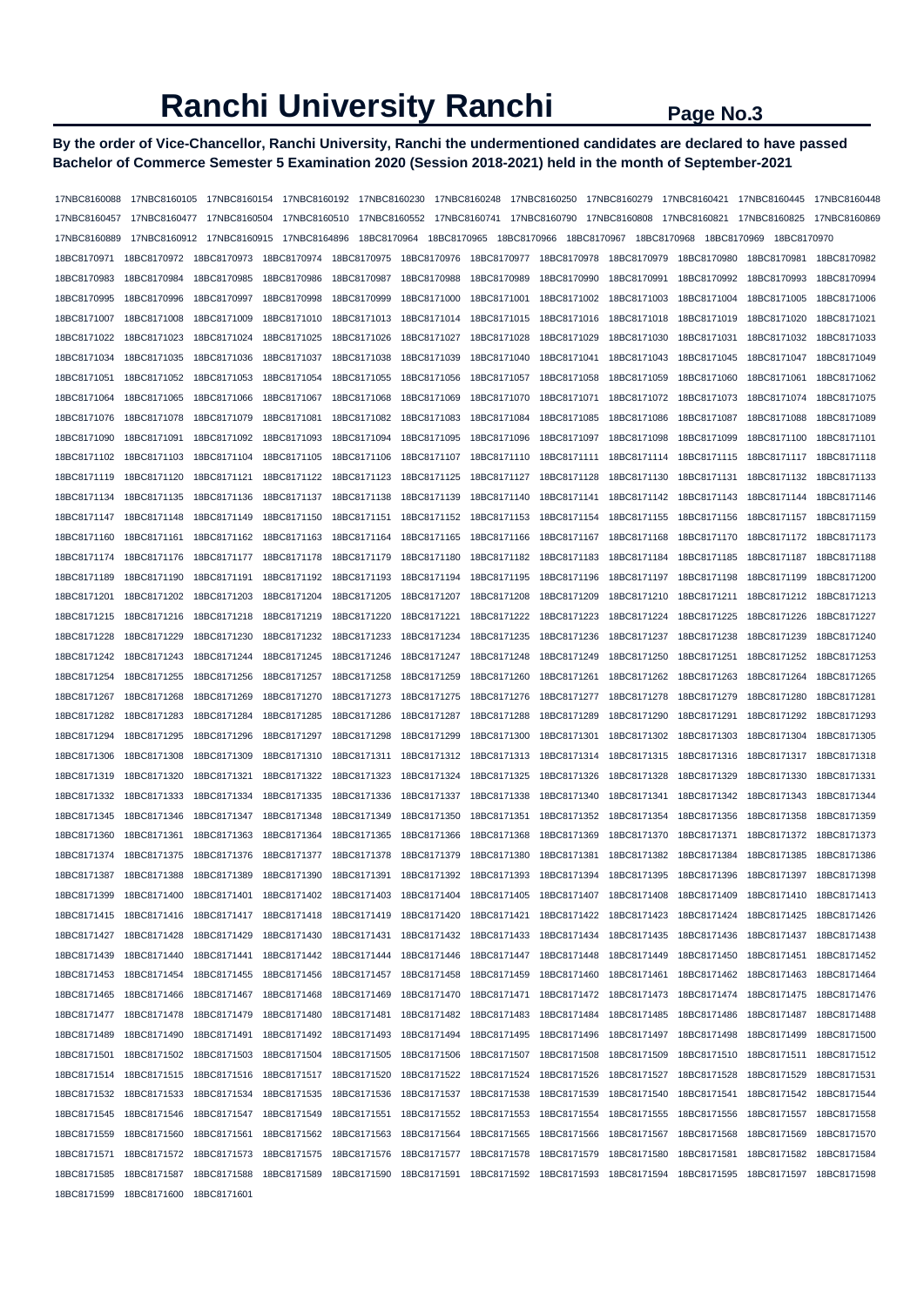**By the order of Vice-Chancellor, Ranchi University, Ranchi the undermentioned candidates are declared to have passed Bachelor of Commerce Semester 5 Examination 2020 (Session 2018-2021) held in the month of September-2021** 

| 18BC8171602 | 18BC8171603                     | 18BC8171604 | 18BC8171605 | 18BC8171606 | 18BC8171607 | 18BC8171608 | 18BC8171610 | 18BC8171612 | 18BC8171613 | 18BC8171614 | 18BC8171615 |
|-------------|---------------------------------|-------------|-------------|-------------|-------------|-------------|-------------|-------------|-------------|-------------|-------------|
| 18BC8171616 | 18BC8171617                     | 18BC8171618 | 18BC8171619 | 18BC8171620 | 18BC8171621 | 18BC8171622 | 18BC8171623 | 18BC8171625 | 18BC8171626 | 18BC8171627 | 18BC8171628 |
| 18BC8171629 | 18BC8171630                     | 18BC8171631 | 18BC8171632 | 18BC8171633 | 18BC8171634 | 18BC8171635 | 18BC8171636 | 18BC8171637 | 18BC8171638 | 18BC8171639 | 18BC8171640 |
| 18BC8171641 | 18BC8171642                     | 18BC8171643 | 18BC8171644 | 18BC8171645 | 18BC8171646 | 18BC8171647 | 18BC8171649 | 18BC8171650 | 18BC8171651 | 18BC8171652 | 18BC8171653 |
| 18BC8171654 | 18BC8171655                     | 18BC8171656 | 18BC8171657 | 18BC8171658 | 18BC8171659 | 18BC8171660 | 18BC8171661 | 18BC8171662 | 18BC8171665 | 18BC8171666 | 18BC8171667 |
| 18BC8171668 | 18BC8171669                     | 18BC8171671 | 18BC8171672 | 18BC8171673 | 18BC8171674 | 18BC8171675 | 18BC8171676 | 18BC8171677 | 18BC8171678 | 18BC8171679 | 18BC8171680 |
| 18BC8171681 | 18BC8171682                     | 18BC8171683 | 18BC8171684 | 18BC8171685 | 18BC8171686 | 18BC8171687 | 18BC8171688 | 18BC8171689 | 18BC8171690 | 18BC8171691 | 18BC8171692 |
| 18BC8171693 | 18BC8171694                     | 18BC8171695 | 18BC8171696 | 18BC8171697 | 18BC8171698 | 18BC8171699 | 18BC8171700 | 18BC8171701 | 18BC8171702 | 18BC8171704 | 18BC8171705 |
| 18BC8171706 | 18BC8171707                     | 18BC8171708 | 18BC8171709 | 18BC8171710 | 18BC8171711 | 18BC8171712 | 18BC8171715 | 18BC8171716 | 18BC8171717 | 18BC8171718 | 18BC8171719 |
| 18BC8171721 | 18BC8171722                     | 18BC8171723 | 18BC8171724 | 18BC8171725 | 18BC8171726 | 18BC8171727 | 18BC8171730 | 18BC8171731 | 18BC8171732 | 18BC8171733 | 18BC8171734 |
| 18BC8171735 | 18BC8171736                     | 18BC8171737 | 18BC8171738 | 18BC8171739 | 18BC8171740 | 18BC8171742 | 18BC8171743 | 18BC8171744 | 18BC8171745 | 18BC8171746 | 18BC8171747 |
| 18BC8171748 | 18BC8171749                     | 18BC8171750 | 18BC8171752 | 18BC8171754 | 18BC8171755 | 18BC8171756 | 18BC8171757 | 18BC8171758 | 18BC8171759 | 18BC8171760 | 18BC8171761 |
| 18BC8171762 | 18BC8171763                     | 18BC8171764 | 18BC8171765 | 18BC8171766 | 18BC8171767 | 18BC8171769 | 18BC8171770 | 18BC8171771 | 18BC8171772 | 18BC8171773 | 18BC8171774 |
| 18BC8171775 | 18BC8171776                     | 18BC8171777 | 18BC8171778 | 18BC8171779 | 18BC8171780 | 18BC8171781 | 18BC8171783 | 18BC8171784 | 18BC8171786 | 18BC8171787 | 18BC8171788 |
| 18BC8171789 | 18BC8171790                     | 18BC8171791 | 18BC8171793 | 18BC8171794 | 18BC8171795 | 18BC8171796 | 18BC8171797 | 18BC8171798 | 18BC8171799 | 18BC8171800 | 18BC8171801 |
| 18BC8171802 | 18BC8171803                     | 18BC8171804 | 18BC8171805 | 18BC8171806 | 18BC8171808 | 18BC8171809 | 18BC8171810 | 18BC8171811 | 18BC8171812 | 18BC8171813 | 18BC8171814 |
| 18BC8171816 | 18BC8171818                     | 18BC8171820 | 18BC8171822 | 18BC8171823 | 18BC8171824 | 18BC8171825 | 18BC8171826 | 18BC8171827 | 18BC8171828 | 18BC8171830 | 18BC8171831 |
| 18BC8171832 | 18BC8171833                     | 18BC8171834 | 18BC8171835 | 18BC8171836 | 18BC8171837 | 18BC8171838 | 18BC8171839 | 18BC8171841 | 18BC8171842 | 18BC8171843 | 18BC8171844 |
| 18BC8171845 | 18BC8171846                     | 18BC8171847 | 18BC8171848 | 18BC8171849 | 18BC8171850 | 18BC8171851 | 18BC8171852 | 18BC8171853 | 18BC8171854 | 18BC8171855 | 18BC8171856 |
| 18BC8171857 | 18BC8171858                     | 18BC8171859 | 18BC8171860 | 18BC8171862 | 18BC8171863 | 18BC8171864 | 18BC8171865 | 18BC8171866 | 18BC8171867 | 18BC8171868 | 18BC8171869 |
| 18BC8171870 | 18BC8171871                     | 18BC8171872 | 18BC8171873 | 18BC8171874 | 18BC8171875 | 18BC8171876 | 18BC8171878 | 18BC8171879 | 18BC8171880 | 18BC8171882 | 18BC8171883 |
| 18BC8171884 | 18BC8171885                     | 18BC8171886 | 18BC8171887 | 18BC8171888 | 18BC8171890 | 18BC8171892 | 18BC8171893 | 18BC8171894 | 18BC8171895 | 18BC8171896 | 18BC8171898 |
| 18BC8171899 | 18BC8171900                     | 18BC8171901 | 18BC8171902 | 18BC8171903 | 18BC8171904 | 18BC8171905 | 18BC8171906 | 18BC8171908 | 18BC8171909 | 18BC8171910 | 18BC8171911 |
| 18BC8171913 | 18BC8171914                     | 18BC8171915 | 18BC8171916 | 18BC8171917 | 18BC8171918 | 18BC8171919 | 18BC8171921 | 18BC8171922 | 18BC8171923 | 18BC8175292 | 18BC8175293 |
| 18BC8175294 | 18BC8175295                     | 18BC8175296 | 18BC8175298 |             |             |             |             |             |             |             |             |
|             | <b>Bachelor of Commerce-BBA</b> |             |             |             |             |             |             |             |             |             |             |
| Pass        |                                 |             |             |             |             |             |             |             |             |             |             |
| 18BC8670962 | 18BC8670963                     | 18BC8671924 | 18BC8671925 | 18BC8671926 | 18BC8671927 | 18BC8671928 | 18BC8671929 | 18BC8671930 | 18BC8671931 | 18BC8671932 | 18BC8671933 |
| 18BC8671934 | 18BC8671935                     | 18BC8671936 | 18BC8671937 | 18BC8671938 | 18BC8671939 | 18BC8671940 | 18BC8671941 | 18BC8671942 | 18BC8671943 | 18BC8671945 | 18BC8671946 |
| 18BC8671947 | 18BC8671948                     | 18BC8671949 | 18BC8671950 | 18BC8671951 | 18BC8671952 | 18BC8671953 | 18BC8671954 | 18BC8671955 | 18BC8671956 | 18BC8671957 | 18BC8671958 |
| 18BC8671959 | 18BC8671960                     | 18BC8671961 | 18BC8671962 | 18BC8671963 | 18BC8671964 | 18BC8671965 | 18BC8671966 | 18BC8671967 | 18BC8671969 | 18BC8671970 | 18BC8671971 |
| 18BC8671972 | 18BC8671973                     | 18BC8671974 | 18BC8671975 | 18BC8671976 | 18BC8671977 | 18BC8671978 | 18BC8671979 | 18BC8671980 | 18BC8671981 | 18BC8671982 | 18BC8671983 |
| 18BC8671984 | 18BC8671985                     | 18BC8671986 | 18BC8671988 | 18BC8671989 | 18BC8671990 | 18BC8671991 | 18BC8671992 | 18BC8671993 | 18BC8671994 | 18BC8671995 | 18BC8671996 |
| 18BC8671997 | 18BC8671998                     | 18BC8671999 | 18BC8672000 | 18BC8672001 | 18BC8672004 | 18BC8672005 | 18BC8672006 | 18BC8672007 | 18BC8672008 | 18BC8672009 | 18BC8672010 |
| 18BC8672011 | 18BC8672012                     | 18BC8672013 | 18BC8672014 | 18BC8672015 | 18BC8672016 | 18BC8672017 | 18BC8672018 | 18BC8672019 | 18BC8672020 | 18BC8672021 | 18BC8672022 |
| 18BC8672023 | 18BC8672024                     | 18BC8672026 | 18BC8672027 | 18BC8672028 | 18BC8672029 | 18BC8672030 | 18BC8672031 | 18BC8672032 | 18BC8672034 | 18BC8672035 | 18BC8672036 |
| 18BC8672037 | 18BC8672038                     | 18BC8672039 | 18BC8672040 | 18BC8672041 | 18BC8672042 | 18BC8672043 | 18BC8672044 | 18BC8672045 | 18BC8672046 | 18BC8672047 | 18BC8672048 |
| 18BC8672049 | 18BC8672050                     | 18BC8672051 | 18BC8672053 | 18BC8672054 | 18BC8672055 | 18BC8672056 | 18BC8672060 | 18BC8672061 | 18BC8672062 | 18BC8672063 | 18BC8672064 |
| 18BC8672065 | 18BC8672067                     | 18BC8672068 | 18BC8672069 | 18BC8672070 | 18BC8672071 | 18BC8672072 | 18BC8672073 | 18BC8672074 | 18BC8672075 | 18BC8672076 | 18BC8672077 |
| 18BC8672079 | 18BC8672080                     | 18BC8672081 | 18BC8672082 | 18BC8672084 | 18BC8672086 | 18BC8672087 | 18BC8672088 | 18BC8672089 | 18BC8672090 | 18BC8672091 | 18BC8672092 |
| 18BC8672093 | 18BC8672094                     | 18BC8672095 | 18BC8672096 | 18BC8672097 | 18BC8675297 |             |             |             |             |             |             |

## **K.C.B. College, Bero**

### **Bachelor of Commerce-Commerce**

**Pass** 

18BC8172499 18BC8172500 18BC8172501 18BC8172504 18BC8172505 18BC8172506 18BC8172507 18BC8172509 18BC8172510 18BC8172511 18BC8172512 18BC8172517 18BC8172518 18BC8172521 18BC8172523 18BC8172524 18BC8172525 18BC8172530 18BC8172531 18BC8172532 18BC8172533 18BC8172534 18BC8172535 18BC8172537 18BC8172538 18BC8172539 18BC8172541 18BC8172542 18BC8172543 18BC8172545 18BC8172547 18BC8172548 18BC8172550 18BC8172551 18BC8172552 18BC8172553 18BC8172554 18BC8172555 18BC8172556 18BC8172557 18BC8172558 18BC8172562 18BC8172563 18BC8172564 18BC8172565 18BC8172567 18BC8172568 18BC8172569 18BC8172570 18BC8172571 18BC8172573

## **Kartik Oraon College, Gumla**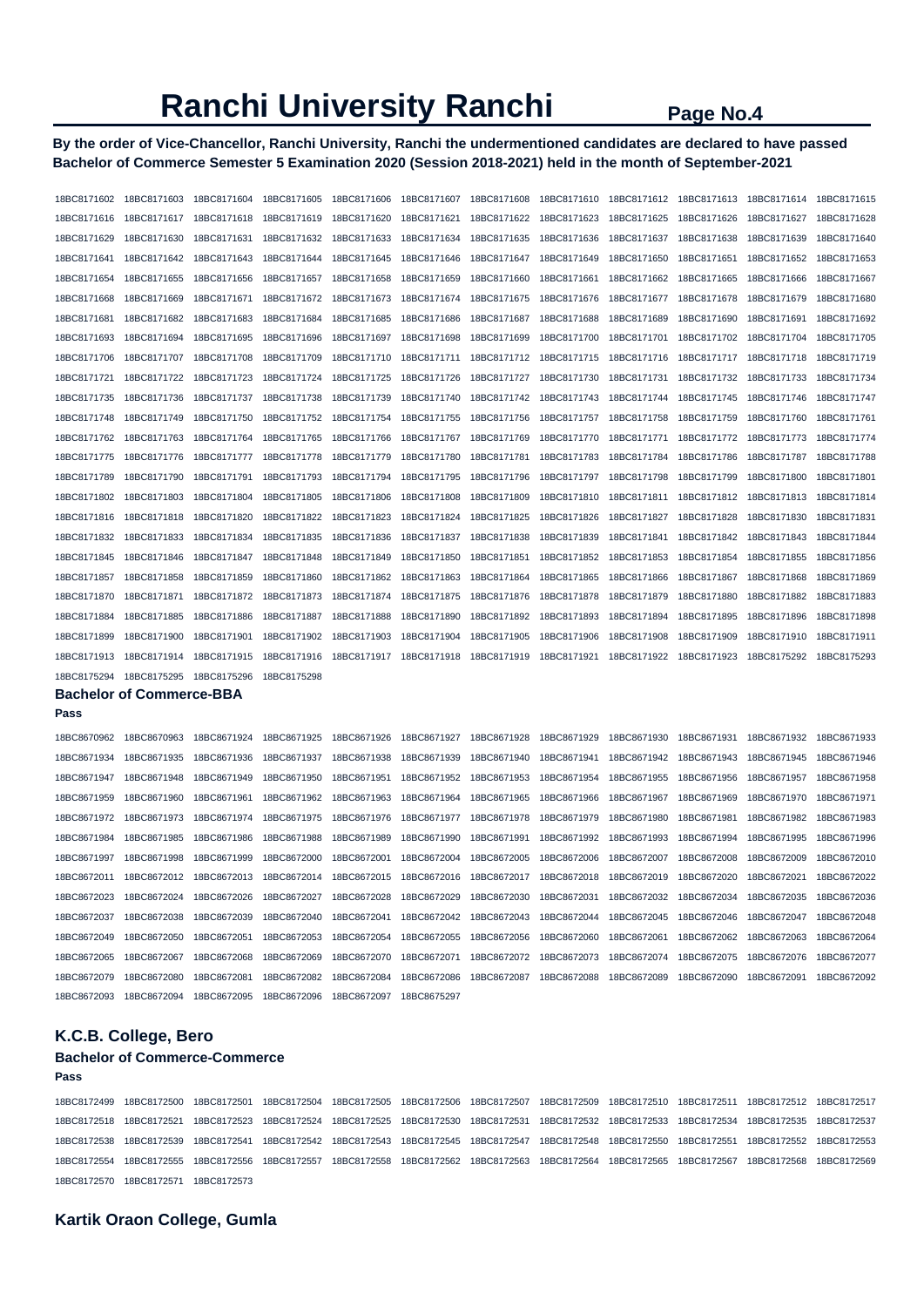**By the order of Vice-Chancellor, Ranchi University, Ranchi the undermentioned candidates are declared to have passed Bachelor of Commerce Semester 5 Examination 2020 (Session 2018-2021) held in the month of September-2021** 

### **Bachelor of Commerce-Commerce**

#### **Pass**

17NBC8161092 17NBC8161101 17NBC8161139 17NBC8161144 17NBC8161151 17NBC8161167 17NBC8161201 17NBC8161204 17NBC8161210 17NBC8161219 17NBC8161262 17NBC8161328 18BC8173210 18BC8173211 18BC8173213 18BC8173214 18BC8173216 18BC8173217 18BC8173218 18BC8173222 18BC8173223 18BC8173224 18BC8173227 18BC8173229 18BC8173230 18BC8173231 18BC8173233 18BC8173234 18BC8173236 18BC8173237 18BC8173238 18BC8173240 18BC8173242 18BC8173243 18BC8173245 18BC8173247 18BC8173248 18BC8173249 18BC8173250 18BC8173251 18BC8173252 18BC8173253 18BC8173254 18BC8173255 18BC8173258 18BC8173260 18BC8173261 18BC8173262 18BC8173264 18BC8173266 18BC8173270 18BC8173271 18BC8173272 18BC8173273 18BC8173274 18BC8173275 18BC8173276 18BC8173277 18BC8173278 18BC8173279 18BC8173280 18BC8173283 18BC8173284 18BC8173286 18BC8173287 18BC8173288 18BC8173289 18BC8173292 18BC8173293 18BC8173294 18BC8173295 18BC8173296 18BC8173297 18BC8173298 18BC8173299 18BC8173302 18BC8173304 18BC8173306 18BC8173307 18BC8173308 18BC8173310 18BC8173311 18BC8173313 18BC8173314 18BC8173315 18BC8173316 18BC8173317 18BC8173319 18BC8173320 18BC8173321 18BC8173323 18BC8173324 18BC8173326 18BC8173328 18BC8173329 18BC8173330 18BC8173331 18BC8173332 18BC8173334 18BC8173336 18BC8173337 18BC8173338 18BC8173339 18BC8173340 18BC8173341 18BC8173344 18BC8173345 18BC8173347 18BC8173349 18BC8173350 18BC8173351 18BC8173352 18BC8173354 18BC8173355

#### **Kartik Oraon College,Ratu,Ranchi**

#### **Bachelor of Commerce-Commerce**

**Pass** 

18BC8170948 18BC8170949 18BC8170951 18BC8170952 18BC8170953 18BC8170954 18BC8170955 18BC8170956 18BC8170957 18BC8170959

#### **Mandar College, Mandar**

#### **Bachelor of Commerce-Commerce**

#### **Pass**

17NBC8161366 17NBC8161370 17NBC8161436 18BC8172165 18BC8172166 18BC8172167 18BC8172168 18BC8172169 18BC8172170 18BC8172171 18BC8172172 18BC8172173 18BC8172174 18BC8172177 18BC8172178 18BC8172179 18BC8172180 18BC8172182 18BC8172183 18BC8172184 18BC8172186 18BC8172189 18BC8172190 18BC8172191 18BC8172192 18BC8172194 18BC8172196 18BC8172199 18BC8172200 18BC8172202 18BC8172203 18BC8172205 18BC8172207 18BC8172208 18BC8172209 18BC8172210 18BC8172212 18BC8172213 18BC8172214 18BC8172216 18BC8172217 18BC8172218 18BC8172219 18BC8172220 18BC8172224 18BC8172225 18BC8172226 18BC8172227 18BC8172228 18BC8172229 18BC8172230 18BC8172231 18BC8172232 18BC8172233 18BC8172234 18BC8172235 18BC8172237 18BC8172239 18BC8172241 18BC8172244 18BC8172245 18BC8172247 18BC8172248 18BC8172249 18BC8172250 18BC8172252 18BC8172254 18BC8172255 18BC8172256 18BC8172257 18BC8172258 18BC8172259 18BC8172260 18BC8172261 18BC8172262 18BC8172263 18BC8172264 18BC8172267 18BC8172268 18BC8172269 18BC8172270 18BC8172271 18BC8172273 18BC8172275 18BC8172276 18BC8172277 18BC8172278 18BC8172279 18BC8172281 18BC8172283 18BC8172286 18BC8172288 18BC8172290 18BC8172291 18BC8172293 18BC8172294 18BC8172296 18BC8172297 18BC8172298 18BC8172299 18BC8172300 18BC8172301 18BC8172302

#### **Maulana Azad College, Ranchi**

**Bachelor of Commerce-General Pass** 

18BC0072865 18BC0072866 18BC0072870 18BC0072871 18BC0072872

### **Nirmala College, Ranchi**

**Bachelor of Commerce-Commerce Pass**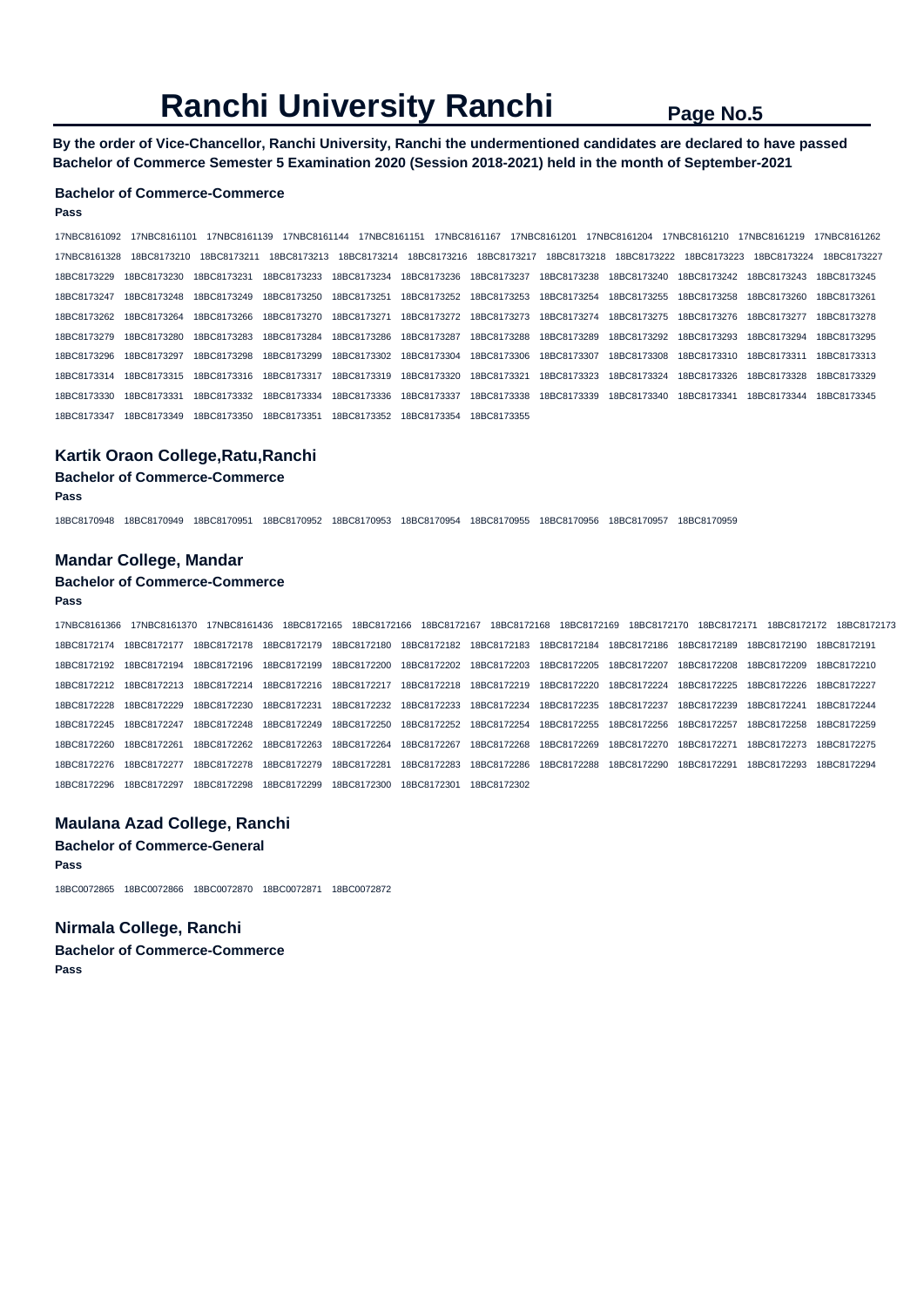## **By the order of Vice-Chancellor, Ranchi University, Ranchi the undermentioned candidates are declared to have passed Bachelor of Commerce Semester 5 Examination 2020 (Session 2018-2021) held in the month of September-2021**

| 17NBC8161601                    | 17NBC8161661 | 18BC8172920 | 18BC8172921 | 18BC8172922 | 18BC8172923 | 18BC8172924 | 18BC8172925 | 18BC8172926 | 18BC8172927 | 18BC8172928 | 18BC8172929 |
|---------------------------------|--------------|-------------|-------------|-------------|-------------|-------------|-------------|-------------|-------------|-------------|-------------|
| 18BC8172930                     | 18BC8172931  | 18BC8172932 | 18BC8172933 | 18BC8172934 | 18BC8172935 | 18BC8172936 | 18BC8172937 | 18BC8172938 | 18BC8172939 | 18BC8172941 | 18BC8172942 |
| 18BC8172943                     | 18BC8172944  | 18BC8172945 | 18BC8172946 | 18BC8172947 | 18BC8172948 | 18BC8172949 | 18BC8172950 | 18BC8172951 | 18BC8172952 | 18BC8172953 | 18BC8172955 |
| 18BC8172957                     | 18BC8172958  | 18BC8172959 | 18BC8172960 | 18BC8172961 | 18BC8172962 | 18BC8172963 | 18BC8172964 | 18BC8172965 | 18BC8172966 | 18BC8172967 | 18BC8172968 |
| 18BC8172969                     | 18BC8172970  | 18BC8172971 | 18BC8172972 | 18BC8172973 | 18BC8172974 | 18BC8172975 | 18BC8172976 | 18BC8172977 | 18BC8172978 | 18BC8172979 | 18BC8172981 |
| 18BC8172982                     | 18BC8172983  | 18BC8172984 | 18BC8172985 | 18BC8172986 | 18BC8172987 | 18BC8172988 | 18BC8172989 | 18BC8172990 | 18BC8172994 | 18BC8172995 | 18BC8172996 |
| 18BC8172997                     | 18BC8172998  | 18BC8172999 | 18BC8173000 | 18BC8173001 | 18BC8173002 | 18BC8173003 | 18BC8173004 | 18BC8173005 | 18BC8173006 | 18BC8173007 | 18BC8173008 |
| 18BC8173009                     | 18BC8173010  | 18BC8173011 | 18BC8173012 | 18BC8173013 | 18BC8173014 | 18BC8173015 | 18BC8173016 | 18BC8173017 | 18BC8173018 | 18BC8173019 | 18BC8173020 |
| 18BC8173021                     | 18BC8173022  | 18BC8173023 | 18BC8173024 | 18BC8173025 | 18BC8173026 | 18BC8173027 | 18BC8173028 | 18BC8173029 | 18BC8173030 | 18BC8173032 | 18BC8173033 |
| 18BC8173034                     | 18BC8173035  | 18BC8173036 | 18BC8173037 | 18BC8173038 | 18BC8173039 | 18BC8173041 | 18BC8173042 | 18BC8173044 | 18BC8173045 | 18BC8173046 | 18BC8173047 |
| 18BC8173048                     | 18BC8173049  | 18BC8173050 | 18BC8173051 | 18BC8173052 | 18BC8173054 | 18BC8173055 | 18BC8173056 | 18BC8173057 | 18BC8173058 | 18BC8173059 | 18BC8173060 |
| 18BC8173061                     | 18BC8173062  | 18BC8173063 | 18BC8173064 | 18BC8173065 | 18BC8173066 | 18BC8173067 | 18BC8173068 | 18BC8173070 | 18BC8173071 | 18BC8173072 | 18BC8173073 |
| 18BC8173074                     | 18BC8173075  | 18BC8173076 | 18BC8173077 | 18BC8173079 | 18BC8173080 | 18BC8173082 | 18BC8173083 | 18BC8173084 | 18BC8173085 | 18BC8173086 | 18BC8173087 |
| 18BC8173088<br>18BC8173101      | 18BC8173089  | 18BC8173090 | 18BC8173091 | 18BC8173092 | 18BC8173093 | 18BC8173094 | 18BC8173095 | 18BC8173096 | 18BC8173098 | 18BC8173099 | 18BC8173100 |
| <b>Bachelor of Commerce-BBA</b> |              |             |             |             |             |             |             |             |             |             |             |
| Pass                            |              |             |             |             |             |             |             |             |             |             |             |

| 18BC8672873 18BC8672874 18BC8672875 18BC8672877 18BC8672878 18BC8672879 18BC8672880 18BC8672881 18BC8672882 18BC8672883 18BC8672884 18BC8672885 |  |  |             |  |  |  |
|-------------------------------------------------------------------------------------------------------------------------------------------------|--|--|-------------|--|--|--|
| 18BC8672886 18BC8672887 18BC8672888 18BC8672889 18BC8672890 18BC8672891 18BC8672892 18BC8672893 18BC8672895 18BC8672896 18BC8672897 18BC8672898 |  |  |             |  |  |  |
| 18BC8672899 18BC8672900 18BC8672901 18BC8672903 18BC8672904 18BC8672905 18BC8672906 18BC8672907 18BC8672908 18BC8672909 18BC8672910 18BC8672911 |  |  |             |  |  |  |
| 18BC8672912  18BC8672913  18BC8672914  18BC8672915  18BC8672917  18BC8672918                                                                    |  |  | 18BC8672919 |  |  |  |

### **P.P.K.College, Bundu**

#### **Bachelor of Commerce-Commerce**

**Pass** 

18BC8173102 18BC8173103 18BC8173104 18BC8173105 18BC8173106 18BC8173107 18BC8173108 18BC8173109 18BC8173110 18BC8173112 18BC8173113 18BC8173115 18BC8173117 18BC8173118 18BC8173121 18BC8173122 18BC8173123 18BC8173124 18BC8173125 18BC8173126 18BC8173127 18BC8173128 18BC8173129 18BC8173131 18BC8173132 18BC8173133 18BC8173134 18BC8173135 18BC8173136 18BC8173137 18BC8173138 18BC8173139 18BC8173140 18BC8173142 18BC8173143 18BC8173144 18BC8173145 18BC8173146 18BC8173147 18BC8173148 18BC8173149 18BC8173150 18BC8173151 18BC8173152 18BC8173153 18BC8173156 18BC8173157 18BC8173158 18BC8173159 18BC8173160 18BC8173161 18BC8173162 18BC8173164 18BC8173165 18BC8175329

#### **R.L.S.Y. College, Ranchi**

#### **Bachelor of Commerce-Computer Application**

**Pass** 

18BC5873507 18BC5873508 18BC5873509 18BC5873510 18BC5873511

#### **Bachelor of Commerce-Commerce**

**Pass** 

17NBC8163230 17NBC8163237 17NBC8163239 17NBC8163245 17NBC8163251 17NBC8163295 17NBC8163323 17NBC8163340 18BC8173365 18BC8173366 18BC8173370 18BC8173372 18BC8173380 18BC8173381 18BC8173382 18BC8173383 18BC8173386 18BC8173388 18BC8173390 18BC8173391 18BC8173392 18BC8173393 18BC8173394 18BC8173395 18BC8173397 18BC8173398 18BC8173400 18BC8173401 18BC8173402 18BC8173405 18BC8173406 18BC8173407 18BC8173408 18BC8173409 18BC8173410 18BC8173411 18BC8173412 18BC8173413 18BC8173415 18BC8173417 18BC8173418 18BC8173420 18BC8173421 18BC8173423 18BC8173425 18BC8173426 18BC8173428 18BC8173429 18BC8173430 18BC8173432 18BC8173433 18BC8173435 18BC8173436 18BC8173437 18BC8173439 18BC8173440 18BC8173441 18BC8173442 18BC8173445 18BC8173446 18BC8173447 18BC8173448 18BC8173449 18BC8173450 18BC8173451 18BC8173453 18BC8173454 18BC8173455 18BC8173456 18BC8173457 18BC8173459 18BC8173461 18BC8173462 18BC8173463 18BC8173464 18BC8173465 18BC8173466 18BC8173467 18BC8173468 18BC8173469 18BC8173472 18BC8173474 18BC8173475 18BC8173476 18BC8173477 18BC8173478 18BC8173480 18BC8173481 18BC8173482 18BC8173485 18BC8173487 18BC8173488 18BC8173490 18BC8173491 18BC8173492 18BC8173493 18BC8173498 18BC8173500 18BC8173502 18BC8173503 18BC8173504 18BC8173505 18BC8173506 18BC8175308

## **Bachelor of Commerce-BBA**

**Pass** 

18BC8673359 18BC8673361

**R.T.C. College, Ranchi Bachelor of Commerce-Commerce**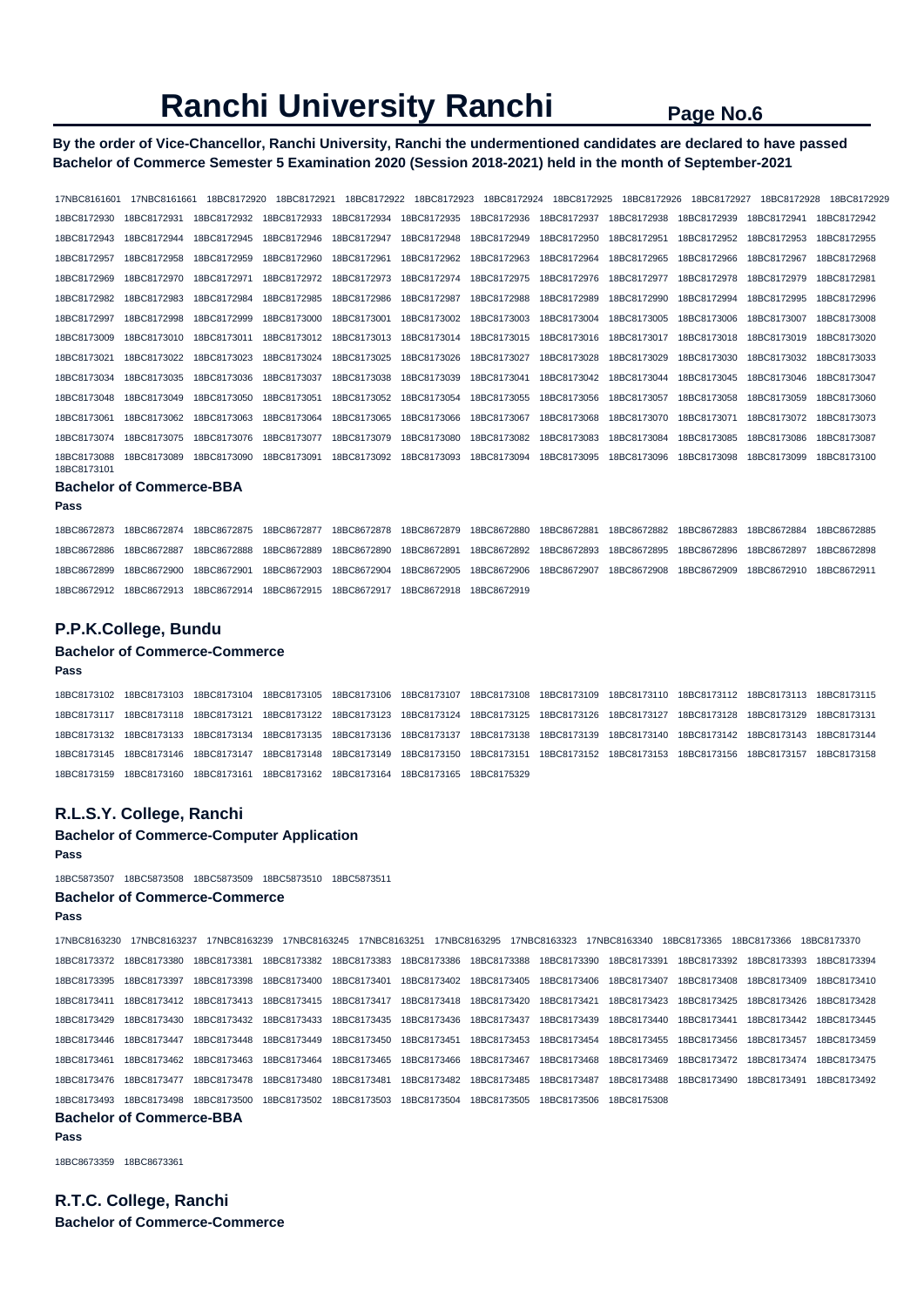**By the order of Vice-Chancellor, Ranchi University, Ranchi the undermentioned candidates are declared to have passed Bachelor of Commerce Semester 5 Examination 2020 (Session 2018-2021) held in the month of September-2021** 

#### **Pass**

18BC8172099 18BC8172100 18BC8172101 18BC8172102 18BC8172104 18BC8172105 18BC8172106 18BC8172109 18BC8172110 18BC8172111 18BC8172113 18BC8172114 18BC8172115 18BC8172116 18BC8172118 18BC8172119 18BC8172121 18BC8172123 18BC8172125 18BC8172126 18BC8172127 18BC8172128 18BC8172129 18BC8172130 18BC8172131 18BC8172132 18BC8172133 18BC8172134 18BC8172136 18BC8172137 18BC8172138 18BC8172141 18BC8172142 18BC8172143 18BC8172144 18BC8172145 18BC8172146 18BC8172148 18BC8172149 18BC8172150 18BC8172152 18BC8172154 18BC8172155 18BC8172157 18BC8172159 18BC8172160 18BC8175299

## **S.S.Memorial College, Ranchi**

#### **Bachelor of Commerce-Commerce Pass**

17NBC8162016 17NBC8162026 17NBC8162041 17NBC8162047 17NBC8162055 17NBC8162059 17NBC8162067 17NBC8162069 17NBC8162095 17NBC8162099 17NBC8162143 17NBC8162158 17NBC8162173 17NBC8162202 17NBC8162295 17NBC8162325 17NBC8162367 17NBC8162392 17NBC8162396 17NBC8162421 18BC8173530 18BC8173535 18BC8173537 18BC8173538 18BC8173539 18BC8173540 18BC8173542 18BC8173543 18BC8173544 18BC8173545 18BC8173547 18BC8173548 18BC8173549 18BC8173551 18BC8173553 18BC8173554 18BC8173555 18BC8173556 18BC8173557 18BC8173558 18BC8173560 18BC8173561 18BC8173563 18BC8173564 18BC8173565 18BC8173566 18BC8173567 18BC8173568 18BC8173569 18BC8173570 18BC8173571 18BC8173573 18BC8173574 18BC8173575 18BC8173576 18BC8173579 18BC8173580 18BC8173581 18BC8173582 18BC8173583 18BC8173585 18BC8173586 18BC8173587 18BC8173588 18BC8173589 18BC8173590 18BC8173591 18BC8173592 18BC8173594 18BC8173596 18BC8173597 18BC8173599 18BC8173600 18BC8173601 18BC8173603 18BC8173604 18BC8173605 18BC8173606 18BC8173607 18BC8173610 18BC8173611 18BC8173612 18BC8173613 18BC8173614 18BC8173616 18BC8173617 18BC8173618 18BC8173620 18BC8173621 18BC8173622 18BC8173623 18BC8173624 18BC8173625 18BC8173628 18BC8173629 18BC8173632 18BC8173633 18BC8173635 18BC8173636 18BC8173639 18BC8173640 18BC8173642 18BC8173643 18BC8173644 18BC8173645 18BC8173646 18BC8173647 18BC8173649 18BC8173650 18BC8173652 18BC8173653 18BC8173655 18BC8173656 18BC8173657 18BC8173658 18BC8173660 18BC8173661 18BC8173662 18BC8173666 18BC8173667 18BC8173668 18BC8173672 18BC8173673 18BC8173674 18BC8173675 18BC8173676 18BC8173677 18BC8173678 18BC8173679 18BC8173680 18BC8173681 18BC8173682 18BC8173684 18BC8173685 18BC8173687 18BC8173688 18BC8173689 18BC8173692 18BC8173694 18BC8173695 18BC8173696 18BC8173697 18BC8173698 18BC8173699 18BC8173701 18BC8173703 18BC8173704 18BC8173705 18BC8173706 18BC8173708 18BC8173709 18BC8173710 18BC8173711 18BC8173712 18BC8173713 18BC8173715 18BC8173716 18BC8173717 18BC8173718 18BC8173720 18BC8173721 18BC8173723 18BC8173725 18BC8173726 18BC8173727 18BC8173728 18BC8173729 18BC8173730 18BC8173731 18BC8173732 18BC8173734 18BC8173735 18BC8173737 18BC8173739 18BC8173740 18BC8173741 18BC8173744 18BC8173745 18BC8173746 18BC8173747 18BC8173748 18BC8173749 18BC8173750 18BC8173755 18BC8173756 18BC8173758 18BC8173759 18BC8173760 18BC8173761 18BC8173762 18BC8173765 18BC8173766 18BC8173767 18BC8173768 18BC8173770 18BC8173772 18BC8173773 18BC8173774 18BC8173775 18BC8173776 18BC8173777 18BC8173778 18BC8173779 18BC8173780 18BC8173781 18BC8173782 18BC8173783 18BC8173784 18BC8173785 18BC8173786 18BC8173787 18BC8173788 18BC8173789 18BC8173790 18BC8173791 18BC8173792 18BC8173793 18BC8173794 18BC8173796 18BC8173798 18BC8173799 18BC8173800 18BC8173801 18BC8173802 18BC8173803 18BC8173804 18BC8173806 18BC8173808 18BC8173809 18BC8173811 18BC8173812 18BC8173813 18BC8173816 18BC8173817 18BC8173818 18BC8173819 18BC8173820 18BC8173821 18BC8173822 18BC8173823 18BC8173825 18BC8173826 18BC8173828 18BC8173829 18BC8173831 18BC8173832 18BC8173833 18BC8173834 18BC8173835 18BC8173837 18BC8173839 18BC8173840 18BC8173841 18BC8173842 18BC8173843 18BC8173844 18BC8173846 18BC8173847 18BC8173848 18BC8173849 18BC8173850 18BC8173851 18BC8173853 18BC8173854 18BC8173856 18BC8173857 18BC8173858 18BC8173860 18BC8173861 18BC8173862 18BC8173863 18BC8173864 18BC8173865 18BC8173866 18BC8173867 18BC8173868 18BC8173869 18BC8173870 18BC8173871 18BC8173872 18BC8173873 18BC8173874 18BC8173876 18BC8173877 18BC8173879 18BC8173880 18BC8173881 18BC8173883 18BC8173884 18BC8173885 18BC8173887 **Bachelor of Commerce-BBA** 

```
Pass
```
18BC8673522 18BC8673524 18BC8673525 18BC8673526 18BC8673527 18BC8675301

## **St. Xaviers College, Simdega**

## **Bachelor of Commerce-Commerce**

**Pass** 

17NBC8162435 18BC8175155 18BC8175156 18BC8175157 18BC8175158 18BC8175159 18BC8175160 18BC8175161 18BC8175162 18BC8175165 18BC8175166 18BC8175167 18BC8175168 18BC8175169 18BC8175170 18BC8175172 18BC8175173 18BC8175174 18BC8175175 18BC8175176 18BC8175178 18BC8175179 18BC8175182 18BC8175183 18BC8175185 18BC8175187 18BC8175188 18BC8175189 18BC8175190 18BC8175191 18BC8175192 18BC8175194 18BC8175195 18BC8175197 18BC8175198 18BC8175199 18BC8175200 18BC8175201 18BC8175202 18BC8175203 18BC8175204 18BC8175205 18BC8175207 18BC8175208 18BC8175209 18BC8175210 18BC8175211 18BC8175212 18BC8175213 18BC8175214 18BC8175215 18BC8175216 18BC8175218 18BC8175220 18BC8175221 18BC8175223 18BC8175224 18BC8175225 18BC8175226 18BC8175228 18BC8175229 18BC8175230 18BC8175231 18BC8175232 18BC8175233 18BC8175235 18BC8175236 18BC8175237 18BC8175238 18BC8175239 18BC8175240 18BC8175241 18BC8175242 18BC8175243 18BC8175244 18BC8175245 18BC8175247 18BC8175249 18BC8175250 18BC8175251 18BC8175252 18BC8175253 18BC8175254 18BC8175256 18BC8175257 18BC8175258 18BC8175259 18BC8175261 18BC8175262 18BC8175264 18BC8175265 18BC8175266 18BC8175267 18BC8175268 18BC8175269 18BC8175270 18BC8175271 18BC8175272 18BC8175273 18BC8175274 18BC8175275 18BC8175276 18BC8175279 18BC8175280 18BC8175282 18BC8175283 18BC8175284 18BC8175285

#### **Tana Bhagat College, Ghaghra**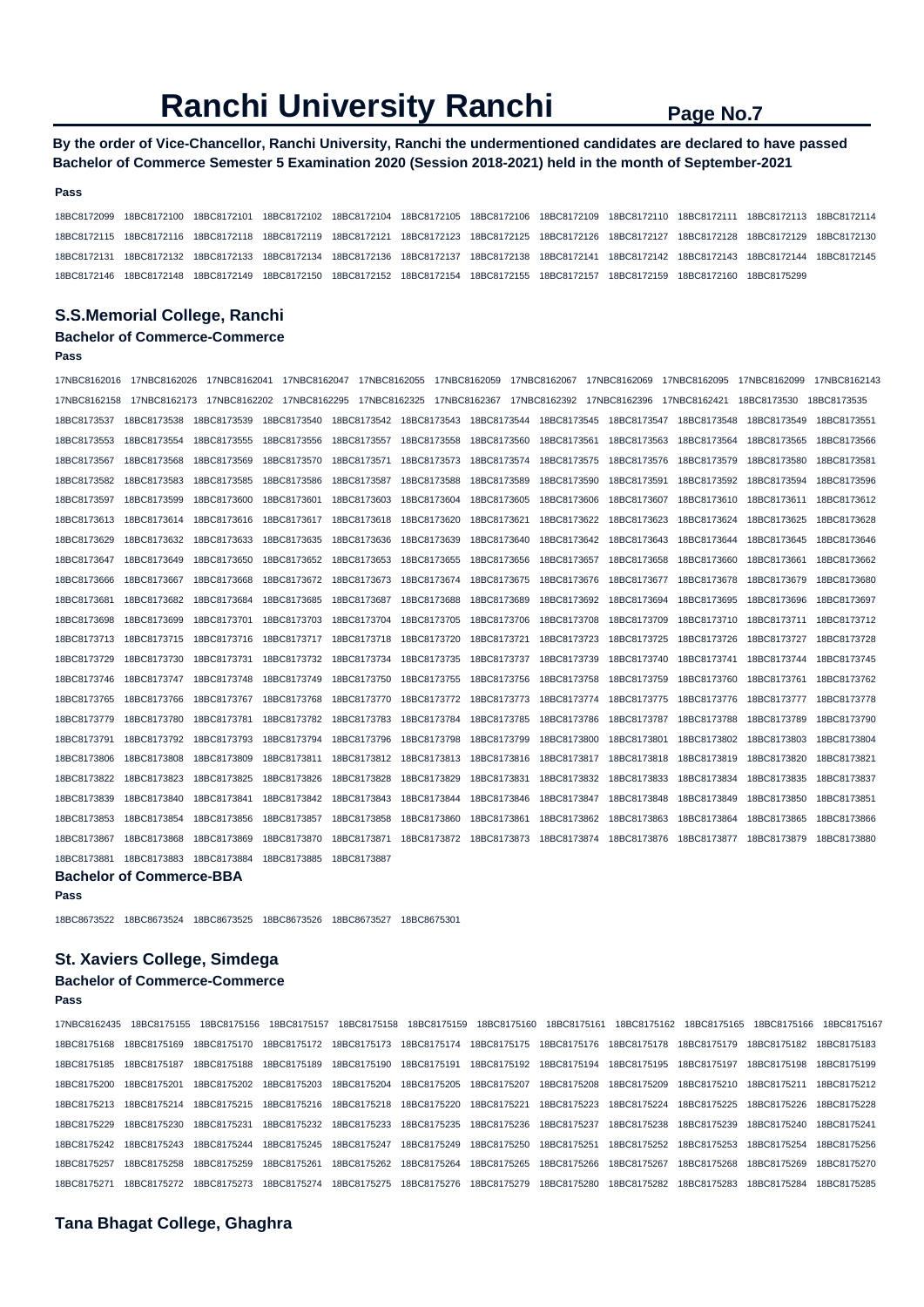**By the order of Vice-Chancellor, Ranchi University, Ranchi the undermentioned candidates are declared to have passed Bachelor of Commerce Semester 5 Examination 2020 (Session 2018-2021) held in the month of September-2021** 

#### **Bachelor of Commerce-Commerce**

**Pass** 

18BC8175081 18BC8175083 18BC8175084 18BC8175085 18BC8175086 18BC8175088 18BC8175090 18BC8175091 18BC8175092

## **St. Joseph College, Torpa**

## **Bachelor of Commerce-Commerce**

**Pass** 

18BC8175095 18BC8175096 18BC8175097 18BC8175099 18BC8175100 18BC8175101 18BC8175102 18BC8175103 18BC8175104 18BC8175105 18BC8175106 18BC8175108 18BC8175110 18BC8175111 18BC8175113 18BC8175115 18BC8175116 18BC8175117 18BC8175118 18BC8175119 18BC8175120 18BC8175121 18BC8175123 18BC8175124 18BC8175125 18BC8175127 18BC8175128 18BC8175129 18BC8175130 18BC8175132 18BC8175133 18BC8175134 18BC8175135 18BC8175136 18BC8175137 18BC8175139 18BC8175140 18BC8175141 18BC8175142 18BC8175143 18BC8175145 18BC8175147 18BC8175148 18BC8175149 18BC8175150 18BC8175152 18BC8175154

### **U.K.S.Mahavidyalaya, Dakra**

#### **Bachelor of Commerce-Commerce**

**Pass** 

17NBC8162594 17NBC8162601 18BC8174797 18BC8174799 18BC8174804 18BC8174805 18BC8174806 18BC8174807 18BC8174808 18BC8174809 18BC8174810 18BC8174811 18BC8174812 18BC8174815 18BC8174816 18BC8174817 18BC8174818

#### **Y. S. Mahavidyalaya,Dhurwa,Ranchi**

## **Bachelor of Commerce-Computer Application**

**Pass** 

18BC5853360 18BC5853361 18BC5874308 18BC5874309 18BC5874310 18BC5874311 18BC5874312 18BC5874313 18BC5874314 18BC5874315 18BC5874316 **Bachelor of Commerce-Commerce** 

#### **Pass**

18BC8673981

| 17NBC8163539 | 17NBC8163653                    | 17NBC8163672 | 17NBC8163707            | 17NBC8163785 | 18BC8173983             | 18BC8173984             | 18BC8173986 | 18BC8173989 | 18BC8173990 | 18BC8173991 |             |
|--------------|---------------------------------|--------------|-------------------------|--------------|-------------------------|-------------------------|-------------|-------------|-------------|-------------|-------------|
| 18BC8173993  | 18BC8173994                     | 18BC8173995  | 18BC8173996             | 18BC8173998  | 18BC8173999             | 18BC8174000 18BC8174001 |             | 18BC8174002 | 18BC8174003 | 18BC8174004 | 18BC8174005 |
| 18BC8174006  | 18BC8174007                     | 18BC8174008  | 18BC8174010             | 18BC8174011  | 18BC8174012 18BC8174013 |                         | 18BC8174014 | 18BC8174015 | 18BC8174017 | 18BC8174018 | 18BC8174019 |
| 18BC8174020  | 18BC8174021                     | 18BC8174023  | 18BC8174024             | 18BC8174025  | 18BC8174026             | 18BC8174027             | 18BC8174028 | 18BC8174029 | 18BC8174030 | 18BC8174031 | 18BC8174032 |
| 18BC8174033  | 18BC8174034                     | 18BC8174037  | 18BC8174038             | 18BC8174040  | 18BC8174042             | 18BC8174043             | 18BC8174044 | 18BC8174046 | 18BC8174047 | 18BC8174048 | 18BC8174049 |
| 18BC8174050  | 18BC8174051                     | 18BC8174052  | 18BC8174053             | 18BC8174054  | 18BC8174055             | 18BC8174056             | 18BC8174057 | 18BC8174058 | 18BC8174059 | 18BC8174060 | 18BC8174061 |
| 18BC8174062  | 18BC8174063                     | 18BC8174064  | 18BC8174066             | 18BC8174067  | 18BC8174068             | 18BC8174069             | 18BC8174070 | 18BC8174071 | 18BC8174072 | 18BC8174073 | 18BC8174076 |
| 18BC8174077  | 18BC8174078                     | 18BC8174079  | 18BC8174080             | 18BC8174081  | 18BC8174082             | 18BC8174083             | 18BC8174084 | 18BC8174085 | 18BC8174087 | 18BC8174088 | 18BC8174089 |
| 18BC8174090  | 18BC8174091                     | 18BC8174092  | 18BC8174093             | 18BC8174094  | 18BC8174095             | 18BC8174096             | 18BC8174097 | 18BC8174098 | 18BC8174100 | 18BC8174101 | 18BC8174103 |
| 18BC8174104  | 18BC8174106                     | 18BC8174107  | 18BC8174109             | 18BC8174110  | 18BC8174111             | 18BC8174113             | 18BC8174114 | 18BC8174115 | 18BC8174117 | 18BC8174118 | 18BC8174119 |
| 18BC8174122  | 18BC8174123                     | 18BC8174124  | 18BC8174125             | 18BC8174126  | 18BC8174127             | 18BC8174130             | 18BC8174131 | 18BC8174132 | 18BC8174137 | 18BC8174138 | 18BC8174139 |
| 18BC8174140  | 18BC8174141                     | 18BC8174142  | 18BC8174143             | 18BC8174144  | 18BC8174146             | 18BC8174147             | 18BC8174148 | 18BC8174149 | 18BC8174150 | 18BC8174151 | 18BC8174152 |
| 18BC8174153  | 18BC8174154                     | 18BC8174157  | 18BC8174158             | 18BC8174162  | 18BC8174163             | 18BC8174165             | 18BC8174167 | 18BC8174168 | 18BC8174169 | 18BC8174170 | 18BC8174171 |
| 18BC8174172  | 18BC8174173                     | 18BC8174174  | 18BC8174176             | 18BC8174177  | 18BC8174178             | 18BC8174179             | 18BC8174180 | 18BC8174183 | 18BC8174184 | 18BC8174186 | 18BC8174188 |
| 18BC8174189  | 18BC8174190                     | 18BC8174191  | 18BC8174193             | 18BC8174194  | 18BC8174196             | 18BC8174197             | 18BC8174198 | 18BC8174200 | 18BC8174202 | 18BC8174203 | 18BC8174205 |
| 18BC8174206  | 18BC8174207                     | 18BC8174208  | 18BC8174209             | 18BC8174211  | 18BC8174212             | 18BC8174213             | 18BC8174214 | 18BC8174216 | 18BC8174217 | 18BC8174219 | 18BC8174221 |
| 18BC8174222  | 18BC8174223                     | 18BC8174226  | 18BC8174227             | 18BC8174228  | 18BC8174230             | 18BC8174231             | 18BC8174233 | 18BC8174234 | 18BC8174236 | 18BC8174238 | 18BC8174239 |
| 18BC8174240  | 18BC8174241                     | 18BC8174242  | 18BC8174243             | 18BC8174244  | 18BC8174245             | 18BC8174246             | 18BC8174247 | 18BC8174248 | 18BC8174249 | 18BC8174251 | 18BC8174252 |
| 18BC8174255  | 18BC8174256                     | 18BC8174257  | 18BC8174260             | 18BC8174261  | 18BC8174263             | 18BC8174264             | 18BC8174265 | 18BC8174266 | 18BC8174270 | 18BC8174271 | 18BC8174272 |
| 18BC8174273  | 18BC8174275                     | 18BC8174276  | 18BC8174278             | 18BC8174279  | 18BC8174280             | 18BC8174282             | 18BC8174283 | 18BC8174284 | 18BC8174285 | 18BC8174286 | 18BC8174288 |
| 18BC8174289  | 18BC8174290                     | 18BC8174291  | 18BC8174292             | 18BC8174293  | 18BC8174294             | 18BC8174295             | 18BC8174296 | 18BC8174297 | 18BC8174298 | 18BC8174299 | 18BC8174300 |
| 18BC8174301  | 18BC8174302                     | 18BC8174303  | 18BC8174304             | 18BC8174305  | 18BC8174306             | 18BC8174307             |             |             |             |             |             |
|              | <b>Bachelor of Commerce-BBA</b> |              |                         |              |                         |                         |             |             |             |             |             |
| Pass         |                                 |              |                         |              |                         |                         |             |             |             |             |             |
| 18BC8673950  | 18BC8673951                     | 18BC8673953  | 18BC8673954 18BC8673955 |              | 18BC8673956             | 18BC8673957             | 18BC8673958 | 18BC8673959 | 18BC8673962 | 18BC8673963 | 18BC8673965 |

18BC8673966 18BC8673968 18BC8673969 18BC8673970 18BC8673971 18BC8673972 18BC8673973 18BC8673976 18BC8673977 18BC8673978 18BC8673979 18BC8673980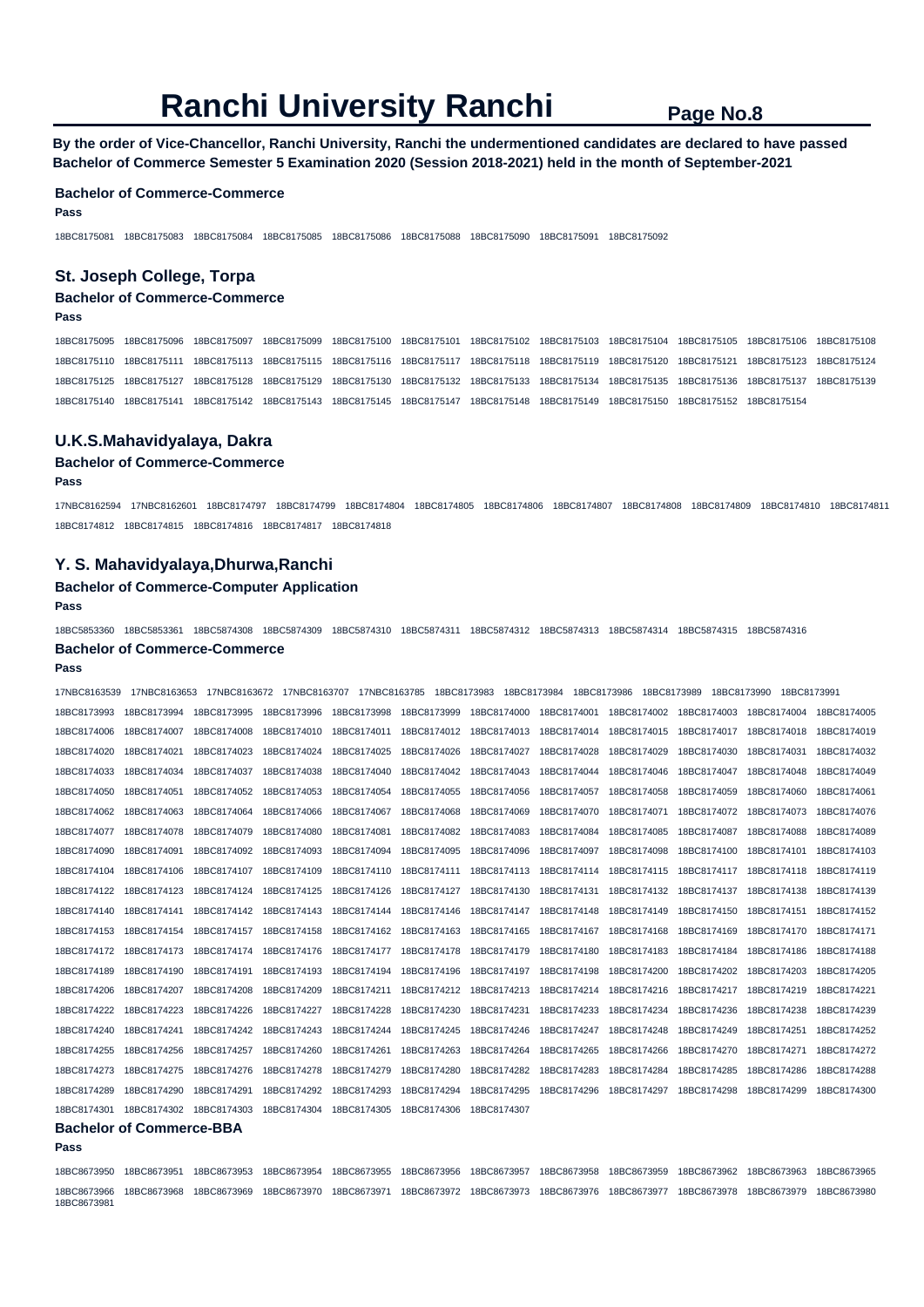**By the order of Vice-Chancellor, Ranchi University, Ranchi the undermentioned candidates are declared to have passed Bachelor of Commerce Semester 5 Examination 2020 (Session 2018-2021) held in the month of September-2021** 

## **KEJRIWAL INSTITUTE OF MANAGEMENT & DEVELOPMENT STUDIES**

**Bachelor of Commerce-BBA** 

**Pass** 

18BC8674980 18BC8674982 18BC8674983 18BC8674985 18BC8674986 18BC8674987 18BC8674989 18BC8674990 18BC8674991 18BC8674992 18BC8674993 18BC8674994

### **Simdega College, Simdega**

## **Bachelor of Commerce-Commerce**

**Pass** 

17NBC8161944 17NBC8161953 17NBC8161979 18BC8172750 18BC8172752 18BC8172753 18BC8172755 18BC8172756 18BC8172759 18BC8172760 18BC8172764 18BC8172765 18BC8172766 18BC8172767 18BC8172771 18BC8172772 18BC8172773 18BC8172774 18BC8172776 18BC8172777 18BC8172780 18BC8172782 18BC8172784 18BC8172785 18BC8172786 18BC8172787 18BC8172789 18BC8172790 18BC8172791 18BC8172793 18BC8172794 18BC8172795 18BC8172796 18BC8172799 18BC8172800 18BC8172801 18BC8172802 18BC8172805 18BC8172806 18BC8172808 18BC8172810 18BC8172813 18BC8172815 18BC8172816 18BC8172817 18BC8172818 18BC8172819 18BC8172820 18BC8172822 18BC8172823 18BC8172824 18BC8172827 18BC8172828 18BC8172830 18BC8172831 18BC8172832 18BC8172833 18BC8172836 18BC8172837 18BC8175309

## **Silli College, Silli**

### **Bachelor of Commerce-Commerce Pass**

17NBC8161808 17NBC8161827 17NBC8161828 18BC8174995 18BC8174997 18BC8174998 18BC8174999 18BC8175000 18BC8175002 18BC8175004 18BC8175006 18BC8175007 18BC8175008 18BC8175009 18BC8175011 18BC8175012 18BC8175014 18BC8175015 18BC8175016 18BC8175017 18BC8175019 18BC8175021 18BC8175022 18BC8175023 18BC8175025 18BC8175026 18BC8175027 18BC8175029 18BC8175030 18BC8175031 18BC8175032 18BC8175034 18BC8175035 18BC8175036 18BC8175037 18BC8175038 18BC8175039 18BC8175040 18BC8175042 18BC8175043 18BC8175044

#### **Bachelor of Commerce-General**

**Pass** 

17NBC0061797 17NBC0061802 18BC0075047 18BC0075049 18BC0075051 18BC0075052 18BC0075055

**St. Paul College, Ranchi Bachelor of Commerce-Commerce Pass**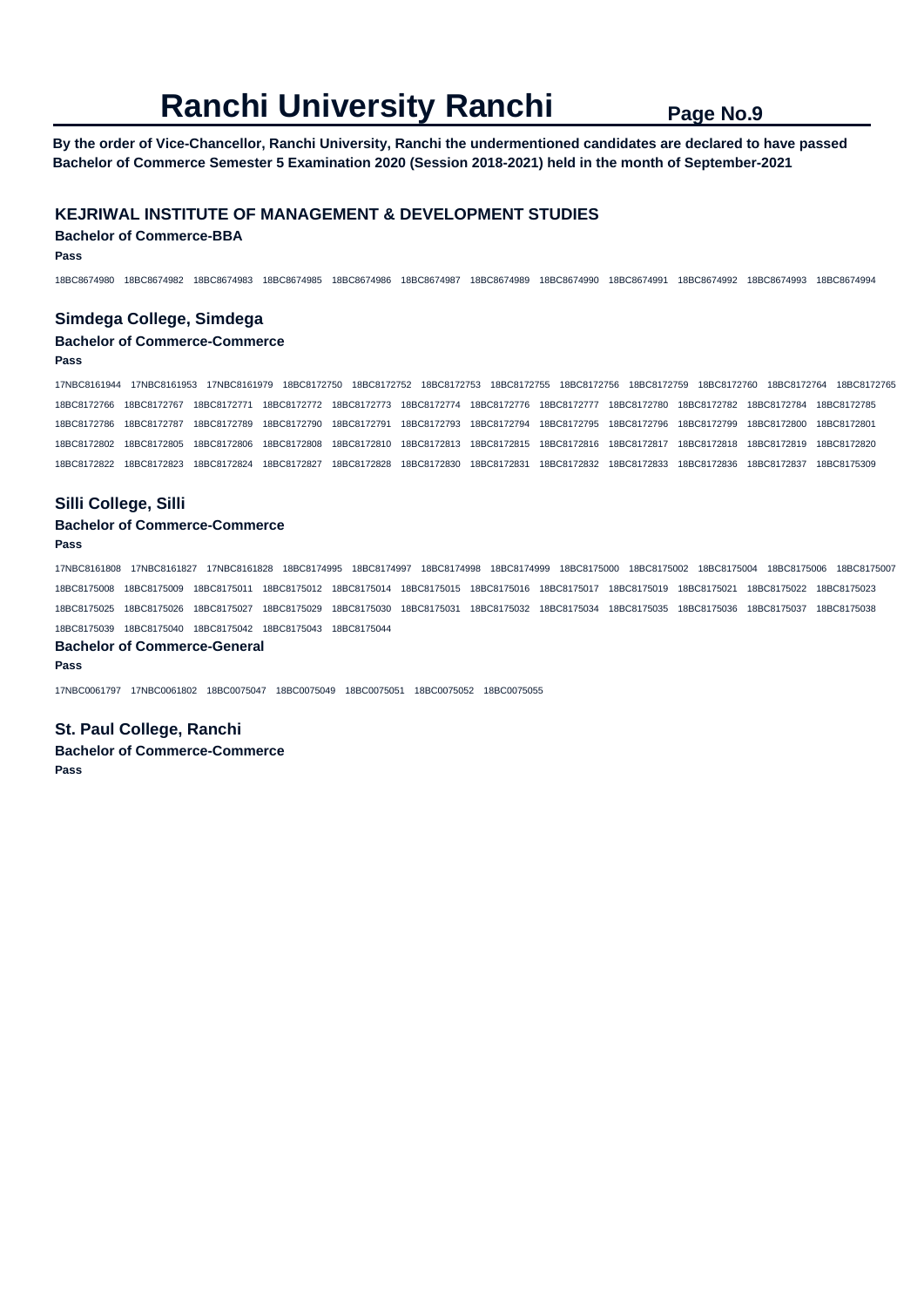## **By the order of Vice-Chancellor, Ranchi University, Ranchi the undermentioned candidates are declared to have passed Bachelor of Commerce Semester 5 Examination 2020 (Session 2018-2021) held in the month of September-2021**

| 17NBC8162630                    | 17NBC8162657 | 17NBC8162685 | 17NBC8162695 |             | 17NBC8162729  17NBC8162732  17NBC8162740  17NBC8162763 |             |             |                                          | 17NBC8162777 | 17NBC8162784 | 17NBC8162809 |
|---------------------------------|--------------|--------------|--------------|-------------|--------------------------------------------------------|-------------|-------------|------------------------------------------|--------------|--------------|--------------|
| 17NBC8162849                    | 17NBC8162877 | 17NBC8162878 |              |             |                                                        |             |             | 17NBC8162921  17NBC8162926  17NBC8162953 | 17NBC8162957 | 17NBC8162970 | 17NBC8162987 |
| 17NBC8162989                    | 18BC8174338  | 18BC8174340  |              |             |                                                        |             | 18BC8174348 | 18BC8174349                              |              |              | 18BC8174353  |
| 18BC8174354                     | 18BC8174355  | 18BC8174359  | 18BC8174361  | 18BC8174363 | 18BC8174364                                            | 18BC8174366 | 18BC8174367 | 18BC8174369                              | 18BC8174370  | 18BC8174371  | 18BC8174372  |
| 18BC8174373                     | 18BC8174376  | 18BC8174377  | 18BC8174378  | 18BC8174379 | 18BC8174381                                            | 18BC8174382 | 18BC8174383 | 18BC8174385                              | 18BC8174387  | 18BC8174388  | 18BC8174389  |
| 18BC8174392                     | 18BC8174393  | 18BC8174394  | 18BC8174396  | 18BC8174397 | 18BC8174400                                            | 18BC8174401 | 18BC8174402 | 18BC8174403                              | 18BC8174405  | 18BC8174406  | 18BC8174410  |
| 18BC8174412                     | 18BC8174413  | 18BC8174414  | 18BC8174415  | 18BC8174416 | 18BC8174417                                            | 18BC8174419 | 18BC8174420 | 18BC8174421                              | 18BC8174422  | 18BC8174423  | 18BC8174425  |
| 18BC8174427                     | 18BC8174428  | 18BC8174430  | 18BC8174432  | 18BC8174433 | 18BC8174434                                            | 18BC8174436 | 18BC8174437 | 18BC8174440                              | 18BC8174441  | 18BC8174442  | 18BC8174444  |
| 18BC8174446                     | 18BC8174448  | 18BC8174449  | 18BC8174450  | 18BC8174452 | 18BC8174453                                            | 18BC8174455 | 18BC8174456 | 18BC8174457                              | 18BC8174458  | 18BC8174459  | 18BC8174460  |
| 18BC8174462                     | 18BC8174463  | 18BC8174464  | 18BC8174465  | 18BC8174466 | 18BC8174470                                            | 18BC8174471 | 18BC8174472 | 18BC8174473                              | 18BC8174474  | 18BC8174476  | 18BC8174478  |
| 18BC8174479                     | 18BC8174481  | 18BC8174482  | 18BC8174484  | 18BC8174485 | 18BC8174487                                            | 18BC8174489 | 18BC8174490 | 18BC8174491                              | 18BC8174493  | 18BC8174494  | 18BC8174497  |
| 18BC8174498                     | 18BC8174499  | 18BC8174500  | 18BC8174501  | 18BC8174502 | 18BC8174503                                            | 18BC8174505 | 18BC8174508 | 18BC8174510                              | 18BC8174512  | 18BC8174514  | 18BC8174515  |
| 18BC8174516                     | 18BC8174517  | 18BC8174519  | 18BC8174520  | 18BC8174522 | 18BC8174523                                            | 18BC8174524 | 18BC8174525 | 18BC8174526                              | 18BC8174527  | 18BC8174528  | 18BC8174529  |
| 18BC8174530                     | 18BC8174531  | 18BC8174532  | 18BC8174533  | 18BC8174534 | 18BC8174535                                            | 18BC8174537 | 18BC8174538 | 18BC8174539                              | 18BC8174540  | 18BC8174542  | 18BC8174543  |
| 18BC8174544                     | 18BC8174545  | 18BC8174547  | 18BC8174548  | 18BC8174549 | 18BC8174550                                            | 18BC8174551 | 18BC8174552 | 18BC8174553                              | 18BC8174554  | 18BC8174555  | 18BC8174556  |
| 18BC8174557                     | 18BC8174559  | 18BC8174560  | 18BC8174562  | 18BC8174563 | 18BC8174564                                            | 18BC8174565 | 18BC8174566 | 18BC8174570                              | 18BC8174571  | 18BC8174573  | 18BC8174574  |
| 18BC8174575                     | 18BC8174576  | 18BC8174577  | 18BC8174578  | 18BC8174580 | 18BC8174583                                            | 18BC8174584 | 18BC8174586 | 18BC8174587                              | 18BC8174589  | 18BC8174591  | 18BC8174593  |
| 18BC8174594                     | 18BC8174596  | 18BC8174597  | 18BC8174599  | 18BC8174602 | 18BC8174603                                            | 18BC8174604 | 18BC8174605 | 18BC8174606                              | 18BC8174607  | 18BC8174608  | 18BC8174609  |
| 18BC8174611                     | 18BC8174612  | 18BC8174613  | 18BC8174614  | 18BC8174616 | 18BC8174617                                            | 18BC8174618 | 18BC8174620 | 18BC8174621                              | 18BC8174622  | 18BC8174624  | 18BC8174626  |
| 18BC8174627                     | 18BC8174628  | 18BC8174629  | 18BC8174630  | 18BC8174631 | 18BC8174632                                            | 18BC8174634 | 18BC8174635 | 18BC8174637                              | 18BC8174638  | 18BC8174639  | 18BC8174640  |
| 18BC8174641                     | 18BC8174642  | 18BC8174643  | 18BC8174644  | 18BC8174645 | 18BC8174646                                            | 18BC8174648 | 18BC8174650 | 18BC8174651                              | 18BC8174652  | 18BC8174653  | 18BC8174654  |
| 18BC8174655                     | 18BC8174656  | 18BC8174657  | 18BC8174658  | 18BC8174659 | 18BC8174660                                            | 18BC8174661 | 18BC8174662 | 18BC8174664                              | 18BC8174665  | 18BC8174666  | 18BC8174667  |
| 18BC8174668                     | 18BC8174669  | 18BC8174670  | 18BC8174671  | 18BC8174673 | 18BC8174675                                            | 18BC8174676 | 18BC8174677 | 18BC8174678                              | 18BC8174679  | 18BC8174680  | 18BC8174682  |
| 18BC8174684                     | 18BC8174685  | 18BC8174688  | 18BC8174689  | 18BC8174691 | 18BC8174692                                            | 18BC8174694 | 18BC8174695 | 18BC8174697                              | 18BC8174698  | 18BC8174699  | 18BC8174700  |
| 18BC8174701                     | 18BC8174703  | 18BC8174704  | 18BC8174705  | 18BC8174706 | 18BC8174708                                            | 18BC8174709 | 18BC8174710 | 18BC8174714                              | 18BC8174715  | 18BC8174716  | 18BC8174717  |
| 18BC8174718                     | 18BC8174719  | 18BC8174720  | 18BC8174721  | 18BC8174722 | 18BC8174723                                            | 18BC8174724 | 18BC8174726 | 18BC8174727                              | 18BC8174728  | 18BC8174729  | 18BC8174731  |
| 18BC8174732                     | 18BC8174734  | 18BC8174736  | 18BC8174737  | 18BC8174738 | 18BC8174739                                            | 18BC8174740 | 18BC8174741 | 18BC8174742                              | 18BC8174743  | 18BC8174744  | 18BC8174746  |
| 18BC8174747                     | 18BC8174748  | 18BC8174751  | 18BC8174752  | 18BC8174754 | 18BC8174755                                            | 18BC8174756 | 18BC8174758 | 18BC8174759                              | 18BC8174760  | 18BC8174761  | 18BC8174764  |
| 18BC8174766                     | 18BC8174767  | 18BC8174768  | 18BC8174769  | 18BC8175310 |                                                        |             |             |                                          |              |              |              |
| <b>Bachelor of Commerce-BBA</b> |              |              |              |             |                                                        |             |             |                                          |              |              |              |

**Pass** 

18BC8674317 18BC8674318 18BC8674319 18BC8674320 18BC8674321 18BC8674322 18BC8674323 18BC8674324 18BC8674325 18BC8674326 18BC8674327 18BC8674329 18BC8674330 18BC8674331 18BC8674332 18BC8674333 18BC8674334 18BC8674335 18BC8674336 18BC8674337

## **J.N.College Dhurwa, Ranchi**

## **Bachelor of Commerce-Commerce**

**Pass** 

17NBC8160929 17NBC8160940 17NBC8160951 18BC8173171 18BC8173174 18BC8173176 18BC8173178 18BC8173179 18BC8173180 18BC8173186 18BC8173187 18BC8173188 18BC8173191 18BC8173195 18BC8173196 18BC8173197 18BC8173198 18BC8173200

## **Bachelor of Commerce-General**

**Pass** 

17NBC0060927 18BC0073202 18BC0073204 18BC0073208

## **S.G.M.College, Ranchi**

**Bachelor of Commerce-Computer Application Pass**  18BC5853900 18BC5853903

**Bachelor of Commerce-Commerce Pass**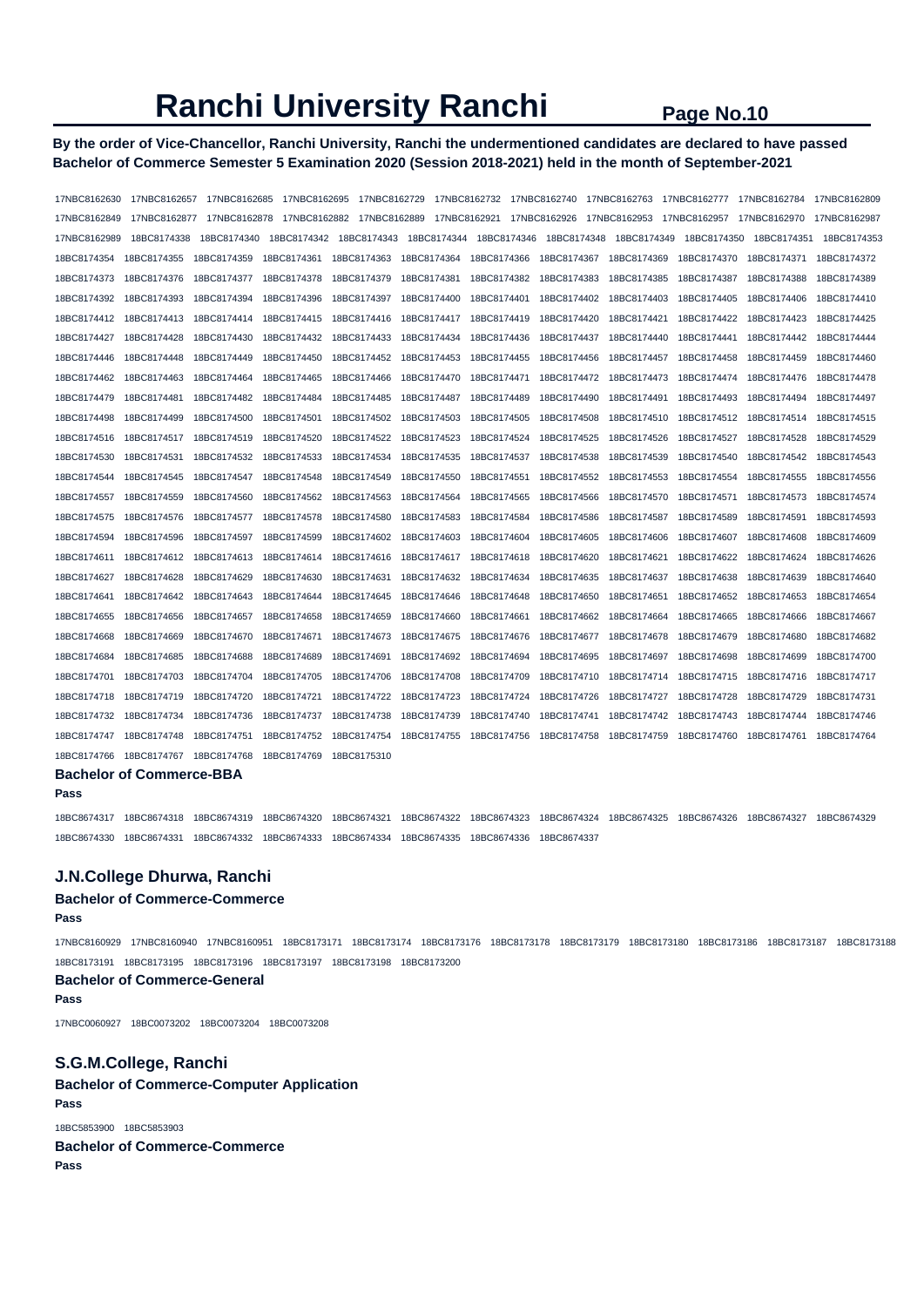**By the order of Vice-Chancellor, Ranchi University, Ranchi the undermentioned candidates are declared to have passed Bachelor of Commerce Semester 5 Examination 2020 (Session 2018-2021) held in the month of September-2021** 

17NBC8163376 17NBC8163408 17NBC8163409 17NBC8163420 17NBC8163445 17NBC8163485 18BC8172839 18BC8172842 18BC8172846 18BC8172847 18BC8172850 18BC8172851 18BC8172853 18BC8172854 18BC8172856 18BC8172859 18BC8174838 18BC8174840 18BC8174842 18BC8174844 18BC8174845 18BC8174846 18BC8174847 18BC8174849 18BC8174851 18BC8174852 18BC8174853 18BC8174855 18BC8174857 18BC8174859 18BC8174861 18BC8174864 18BC8174869 18BC8174870 18BC8174871 18BC8174875 18BC8174876 18BC8174877 18BC8174878 18BC8174879 18BC8174880 18BC8174883 18BC8174886 18BC8174887 18BC8174888 18BC8174890 18BC8174892 18BC8174893 18BC8174894 18BC8174900 18BC8174902 18BC8174904 18BC8174905 18BC8174907 18BC8174908 18BC8174909 18BC8174911 18BC8174912 18BC8174914 18BC8174915 18BC8174917 18BC8174919 18BC8174921 18BC8174923 18BC8174925 18BC8174927 18BC8174928 18BC8174930 18BC8174932 18BC8174934 18BC8174935 18BC8174936 18BC8174937 18BC8174938 18BC8174939 18BC8174940 18BC8174941 18BC8174942 18BC8174945 18BC8174946 18BC8174947 18BC8174948 18BC8174949 18BC8174950 18BC8174955 18BC8174956 18BC8174957 18BC8174958 18BC8174959 18BC8174962 18BC8174964 18BC8174965 18BC8174968 18BC8174969 18BC8174970 **Bachelor of Commerce-BBA Pass**  18BC8674821 18BC8674822 18BC8674824 18BC8674825 18BC8674826 18BC8674828 18BC8674830 18BC8674831 18BC8674832 18BC8674833 18BC8674835 18BC8674836 **Bachelor of Commerce-General** 

#### **Pass**

18BC0074971 18BC0074972 18BC0074974 18BC0074975 18BC0074979

filmy

**(Dr.G.K.Singh) Director (EDPC)**

> **-Sd-Controller of Examinations**

Memo No.: RU/EX/EDPC-7059-7068/2021 Date:02-11-2021

Copy forwarded to

- 1. HOD Concerned
- 2. College Notice Board
- 3. The Editor
	- a. Ranchi Express,Ranchi
	- b. Prabhat Khabar,Ranchi
	- c. Aaj,Ranchi
	- d. Hindustan,Ranchi
	- e. Hindustan Times,Ranchi
	- f. Dainik Jagran,Ranchi
	- g.Dainik Bhaskar,Ranchi

aupri **Controller of Examinations**

**Publish Date : 02-11-2021**